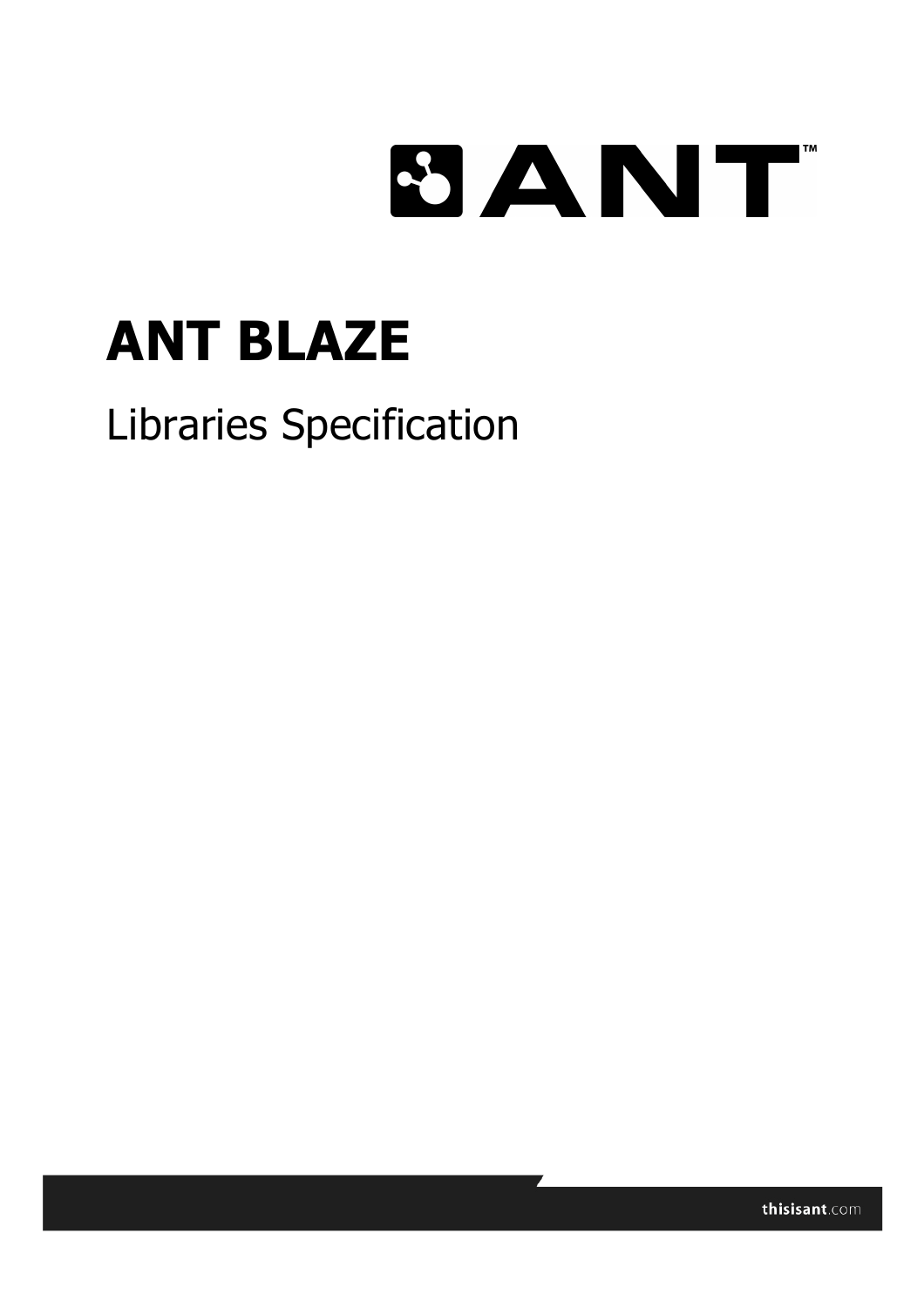#### **Copyright Information and Usage Notice**

This information disclosed herein is the exclusive property of Dynastream Innovations Inc. No part of this publication may be reproduced or transmitted in any form or by any means including electronic storage, reproduction, execution or transmission without the prior written consent of Dynastream Innovations Inc. The recipient of this document by its retention and use agrees to respect the copyright of the information contained herein.

The information contained in this document is subject to change without notice and should not be construed as a commitment by Dynastream Innovations Inc. unless such commitment is expressly given in a covering document.

The Dynastream Innovations Inc. ANT Products described by the information in this document are not designed, intended, or authorized for use as components in systems intended for surgical implant into the body, or other applications intended to support or sustain life, or for any other application in which the failure of the Dynastream product could create a situation where personal injury or death may occur. If you use the Products for such unintended and unauthorized applications, you do so at your own risk and you shall indemnify and hold Dynastream and its officers, employees, subsidiaries, affiliates, and distributors harmless against all claims, costs, damages, and expenses, and reasonable attorney fees arising out of, directly or indirectly, any claim of personal injury or death associated with such unintended or unauthorized use, even if such claim alleges that Dynastream was negligent regarding the design or manufacture of the Product.

©2017 Dynastream Innovations Inc. All Rights Reserved.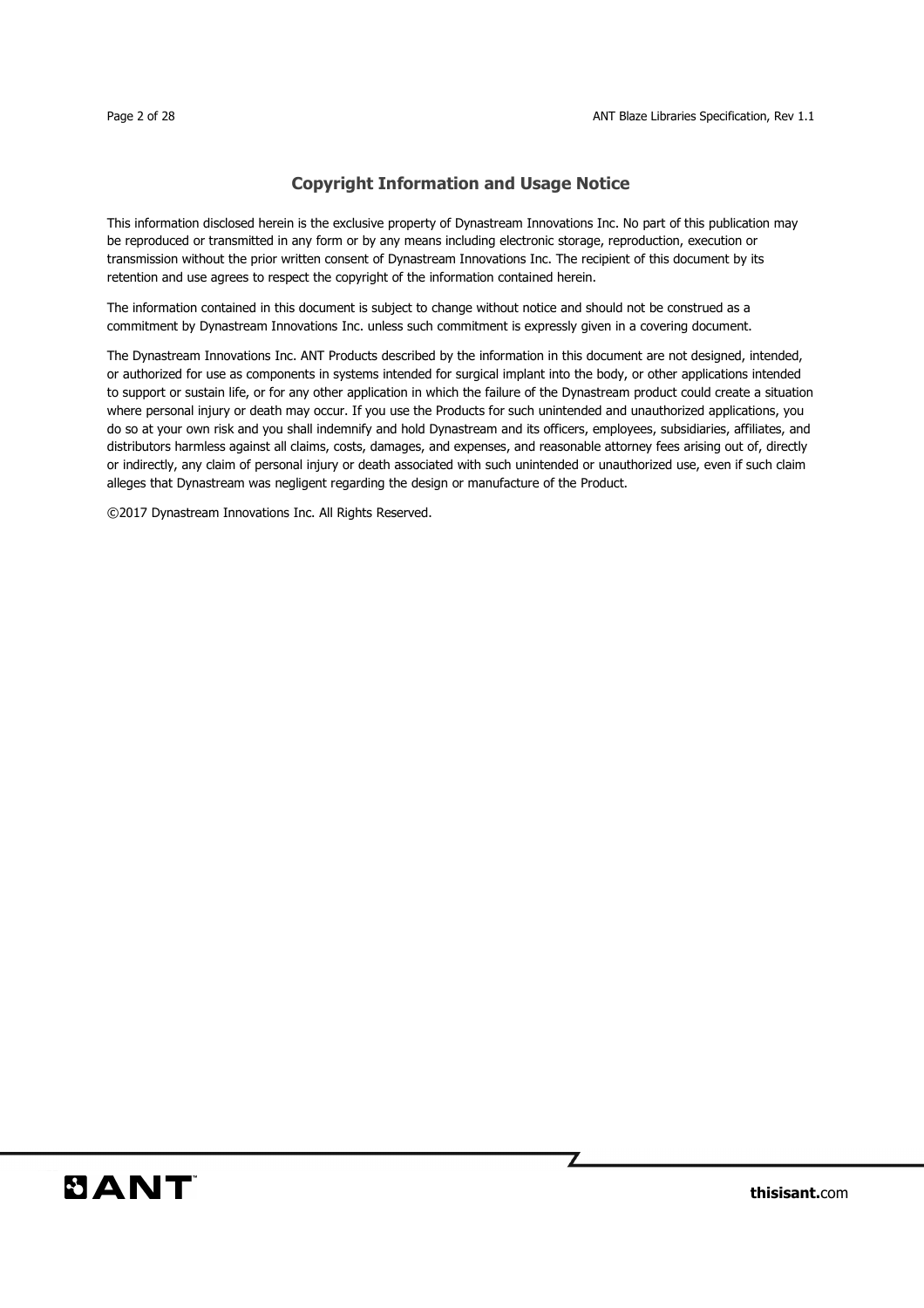### **Revision History**

| <b>Revision</b> | <b>Effective Date</b> | <b>Description</b>               |
|-----------------|-----------------------|----------------------------------|
| 1.0             | June 2017             | Initial specification creation   |
| $1.1\,$         | June 2017             | Correct formula for success rate |
|                 |                       |                                  |
|                 |                       |                                  |
|                 |                       |                                  |
|                 |                       |                                  |
|                 |                       |                                  |
|                 |                       |                                  |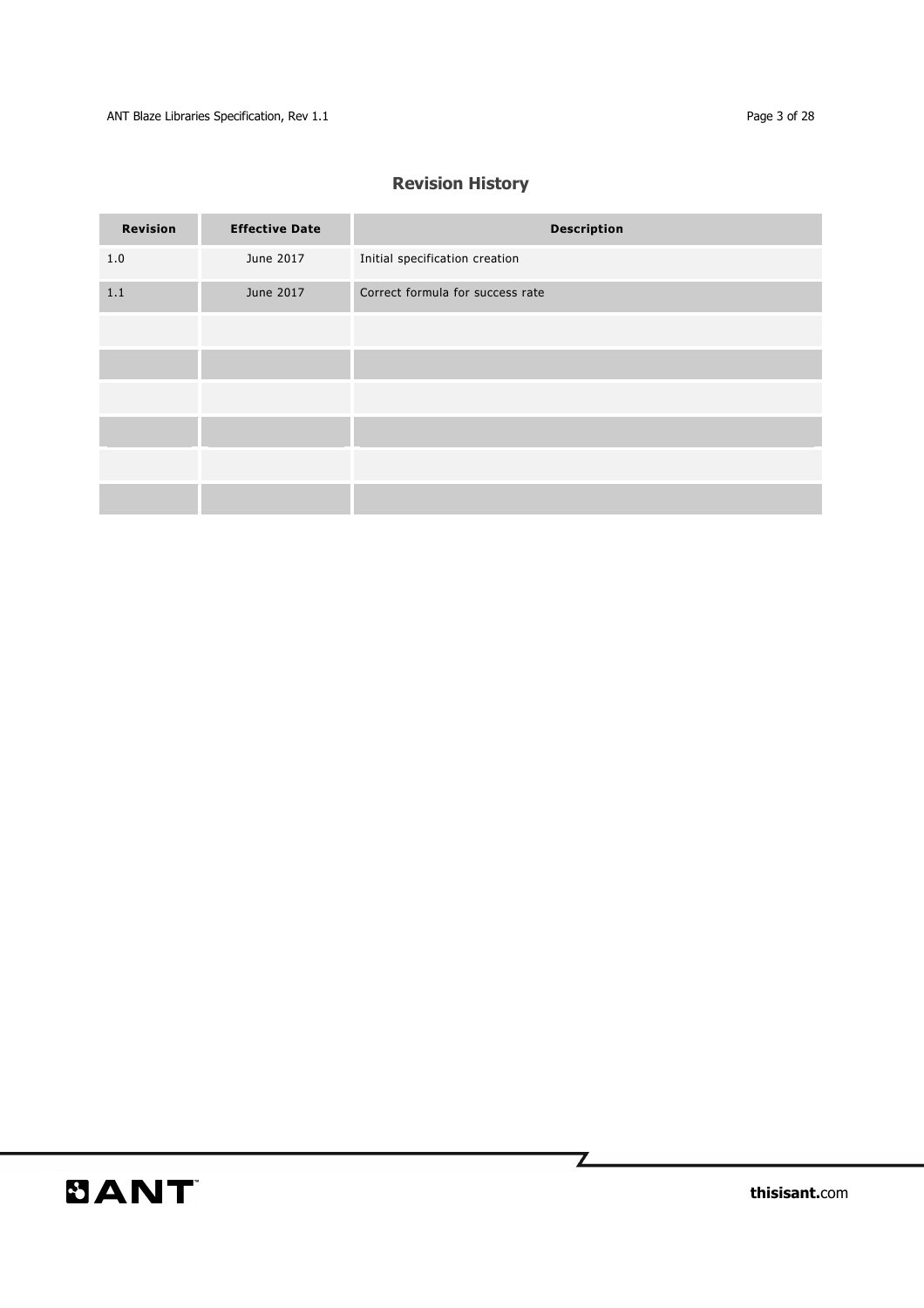#### **Table of Contents**

| $\mathbf{1}$   |     |       |  |  |  |  |  |
|----------------|-----|-------|--|--|--|--|--|
|                | 1.1 |       |  |  |  |  |  |
|                | 1.2 |       |  |  |  |  |  |
|                | 1.3 |       |  |  |  |  |  |
|                | 1.4 |       |  |  |  |  |  |
|                | 1.5 |       |  |  |  |  |  |
|                |     | 1.5.1 |  |  |  |  |  |
|                |     | 1.5.2 |  |  |  |  |  |
|                |     | 1.5.3 |  |  |  |  |  |
|                | 1.6 |       |  |  |  |  |  |
| $\overline{2}$ |     |       |  |  |  |  |  |
|                | 2.1 |       |  |  |  |  |  |
|                | 2.2 |       |  |  |  |  |  |
|                | 2.3 |       |  |  |  |  |  |
|                | 2.4 |       |  |  |  |  |  |
|                | 2.5 |       |  |  |  |  |  |
|                | 2.6 |       |  |  |  |  |  |
|                | 2.7 |       |  |  |  |  |  |
|                | 2.8 |       |  |  |  |  |  |
|                |     | 2.8.1 |  |  |  |  |  |
|                |     | 2.8.2 |  |  |  |  |  |
|                | 2.9 |       |  |  |  |  |  |
| 3              |     |       |  |  |  |  |  |
| 4              |     |       |  |  |  |  |  |
|                | 4.1 |       |  |  |  |  |  |
|                | 4.2 |       |  |  |  |  |  |
|                | 4.3 |       |  |  |  |  |  |
| 5              |     |       |  |  |  |  |  |
|                | 5.1 |       |  |  |  |  |  |
|                | 5.2 |       |  |  |  |  |  |
|                | 5.3 |       |  |  |  |  |  |
|                | 5.4 |       |  |  |  |  |  |
|                | 5.5 |       |  |  |  |  |  |
|                | 5.6 |       |  |  |  |  |  |
| 6              |     |       |  |  |  |  |  |
|                | 6.1 |       |  |  |  |  |  |
|                |     |       |  |  |  |  |  |

 $\mathbb{Z}$ 

thisisant.com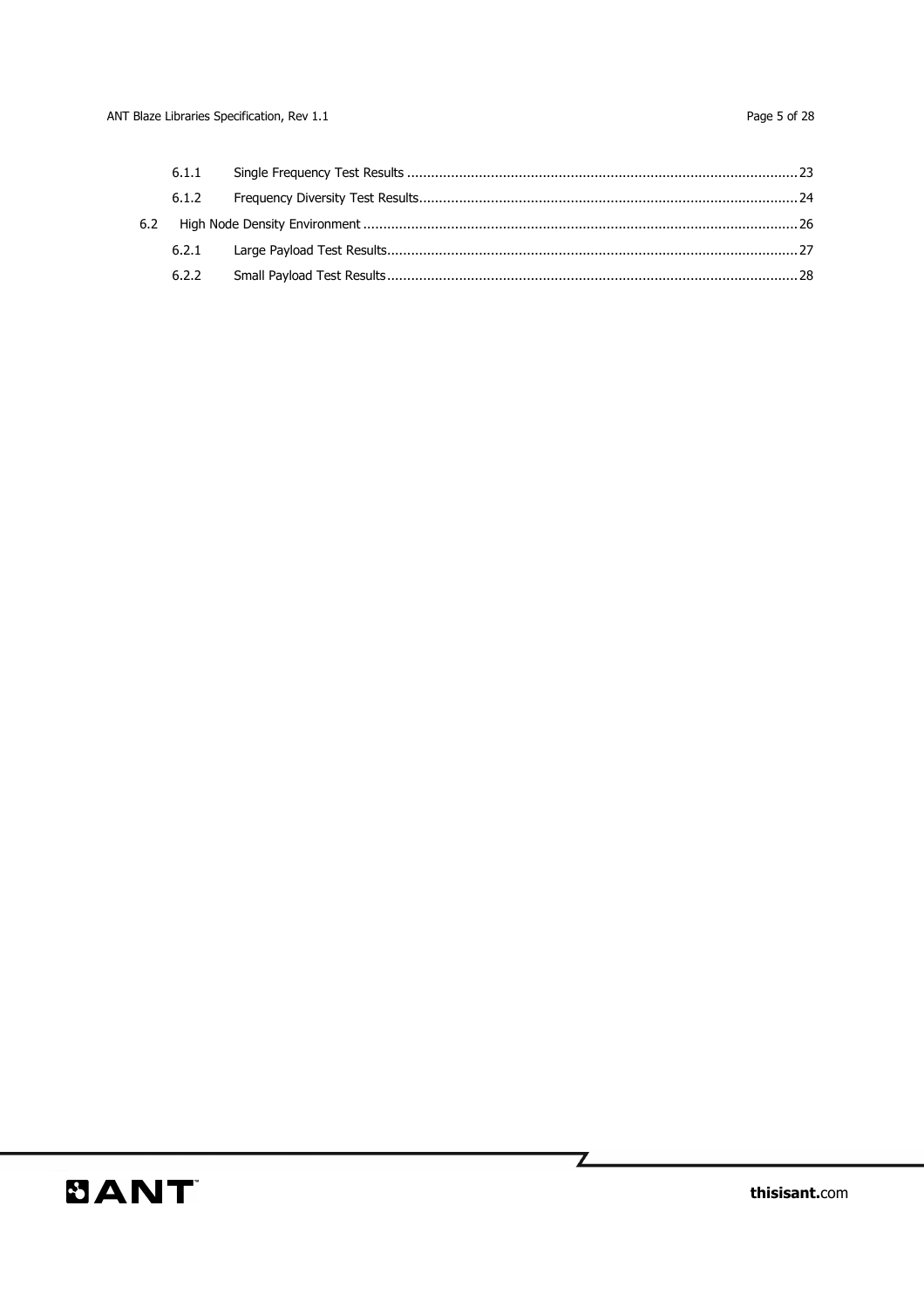### **List of Figures**

| Figure 10. Round Trip Time Cumulative Distribution (100 Nodes, Single Frequency) 24   |  |
|---------------------------------------------------------------------------------------|--|
|                                                                                       |  |
| Figure 12. Round Trip Time Cumulative Distribution (100 Nodes, Frequency Diversity)25 |  |
|                                                                                       |  |
|                                                                                       |  |
| Figure 15. Round Trip Time Cumulative Distribution (300 Nodes, 20-Byte Payload)27     |  |
|                                                                                       |  |
| Figure 17. Cumulative Round Trip Time Distribution (300 nodes, 10-Byte Payload)28     |  |

#### **List of Tables**

 $\mathbb{Z}$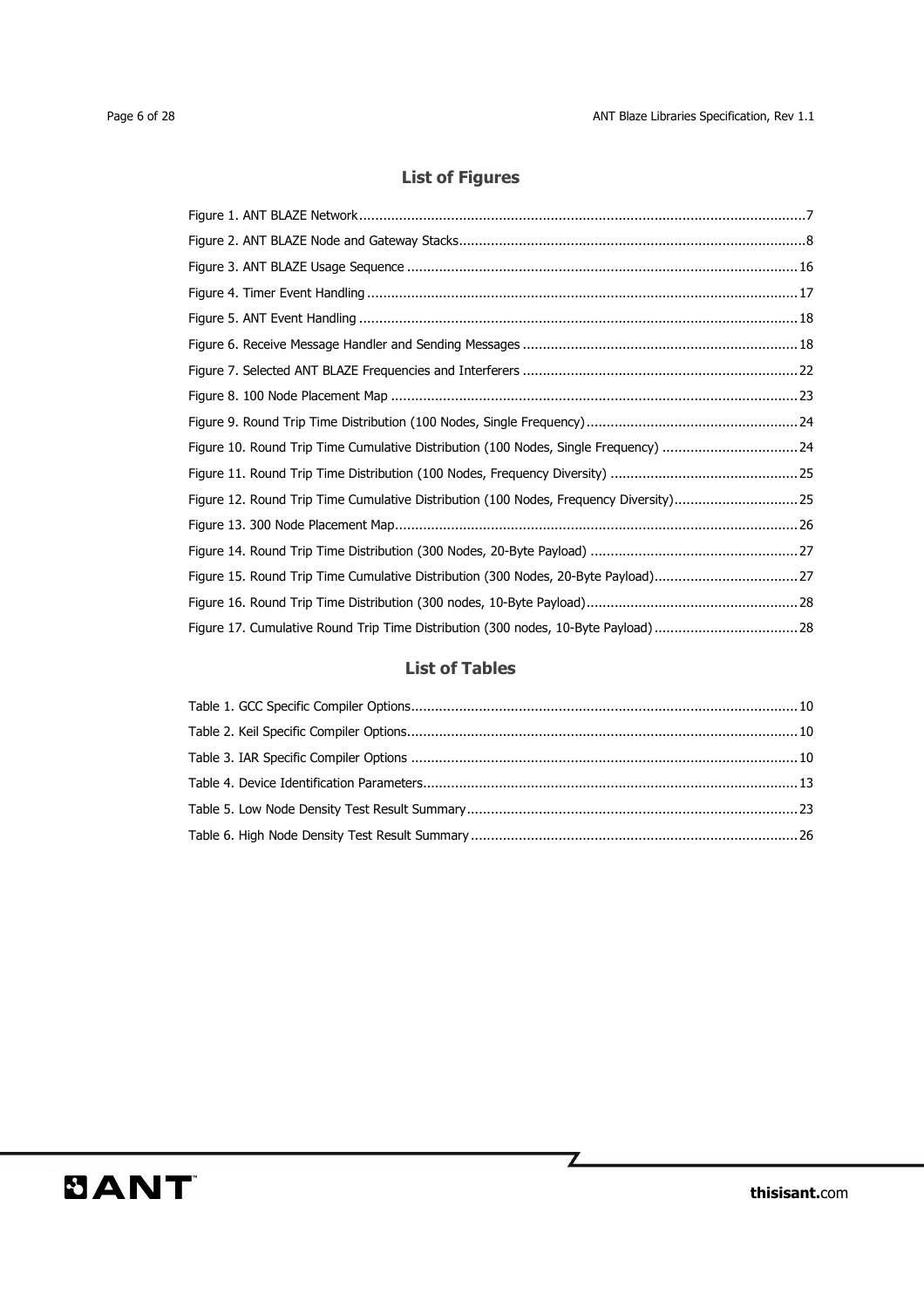ANT Blaze Libraries Specification, Rev 1.1 **Page 7** of 28

#### **1 Overview**

ANT BLAZE is a generic wireless mesh solution for advanced Internet of Things (IoT) applications including lighting control, asset management, environmental monitoring, location determination and many others. It provides for a connectionless self healing, self forming topology built upon ANT's superior channel management capabilities. Operating exclusively on Dynastream's D52 Premium modules, it provides an ideal solution for distributed sensor monitoring or control applications where fast, secure and reliable communication to a gateway is required. The gateway is a special node that acts as a primary endpoint of traffic through the network and may provide connectivity to other networking technologies providing internet connectivity (e.g. Wi-Fi, LTE), as shown in Figure 1.



#### **Figure 1. ANT BLAZE Network**

An ANT BLAZE network supports over 500 mesh nodes interconnecting to a gateway and over 65k uniquely addressable networks. Network deployments may be sparse or dense as ANT BLAZE can automatically adjust its messaging to provide consistent throughput and reliability. Each node in a network may be addressed individually or as part of a group. Messages may be sent from individual nodes, through the mesh, to a gateway. Or from the gateway, through the mesh, to individual nodes. The throughput of the network, though dependent on node count in the network, is sufficient for sensor or control applications (see Section 6). Barring any application level enhancements an ANT BLAZE network will not interfere with or react to mobile phones or any IT infrastructure.

Any node within an ANT BLAZE network may be extended by the application to connect to a Bluetooth Low Energy (BLE) device (such as a phone) or to another ANT device (such as an ultra-low power sensor). For example, an ANT BLAZE mesh could be used to backhaul information from a wearable coin cell operated sensor to a gateway. A phone application with BLE could be used for configuring the nodes or accessing the gateway through the mesh.

ANT BLAZE consists of two static libraries – one for the node and one for the gateway (Figure 2). The libraries support common compilers for ARM processors (see Section 1.5) and provide a simple API which abstracts the complexities of the mesh from application developers. These libraries operate exclusively on Dynastream D52 Premium modules. The ANT BLAZE SDK, which includes sets of libraries for mesh and gateway nodes, provides interface documentation and sample applications allowing developers to get started quickly. The application may use the radio in parallel to ANT BLAZE, further extending the wireless capability of the application with BLE, ANT or other proprietary protocols.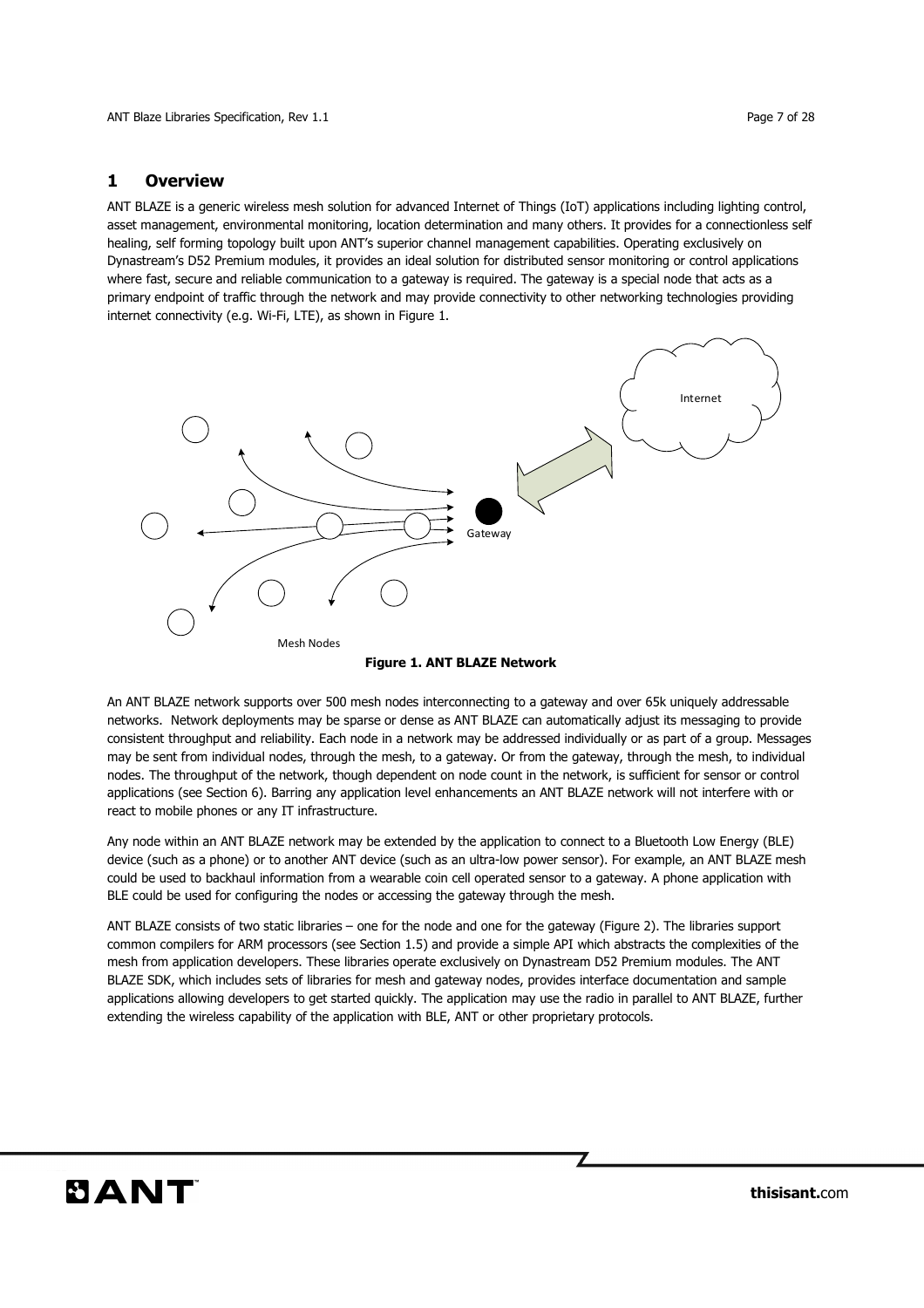

**Figure 2. ANT BLAZE Node and Gateway Stacks** 

#### **1.1 Feature Summary**

The following lists key features of ANT BLAZE technology:

- Self healing, self forming, connectionless mesh network supporting over 500 nodes that can be addressed individually or as a group
- Gateway centric communication, bridging all nodes in the network to single cloud access point
- Operates independent of any IT infrastructure with no impact on Wi-Fi or Bluetooth enabled devices
- Frequency diverse avoiding interference from Wi-Fi or other 2.4GHz radio signals
- Robust and reliable communication with >99% message success rate in dense and sparse installations
- Data throughput suitable for sensor or control applications (dependent on node count and installation). For a typical installation:
	- $\circ$  ~67 bytes/sec (100 nodes)
	- o ~47 bytes/sec (300 nodes)
- Encrypted application payload with up to 40 bytes per message
- Embedded libraries, supporting multiple compilers, for end nodes and gateway
- Compatible with RTOS (e.g. FreeRTOS)
- Mesh can run concurrent to other ANT channels or BLE connections on the same device, allowing access to Smartphones and low power sensors outside of the mesh network
- Supported exclusively on Dynastream D52 Premium Modules.

**thisisant.**com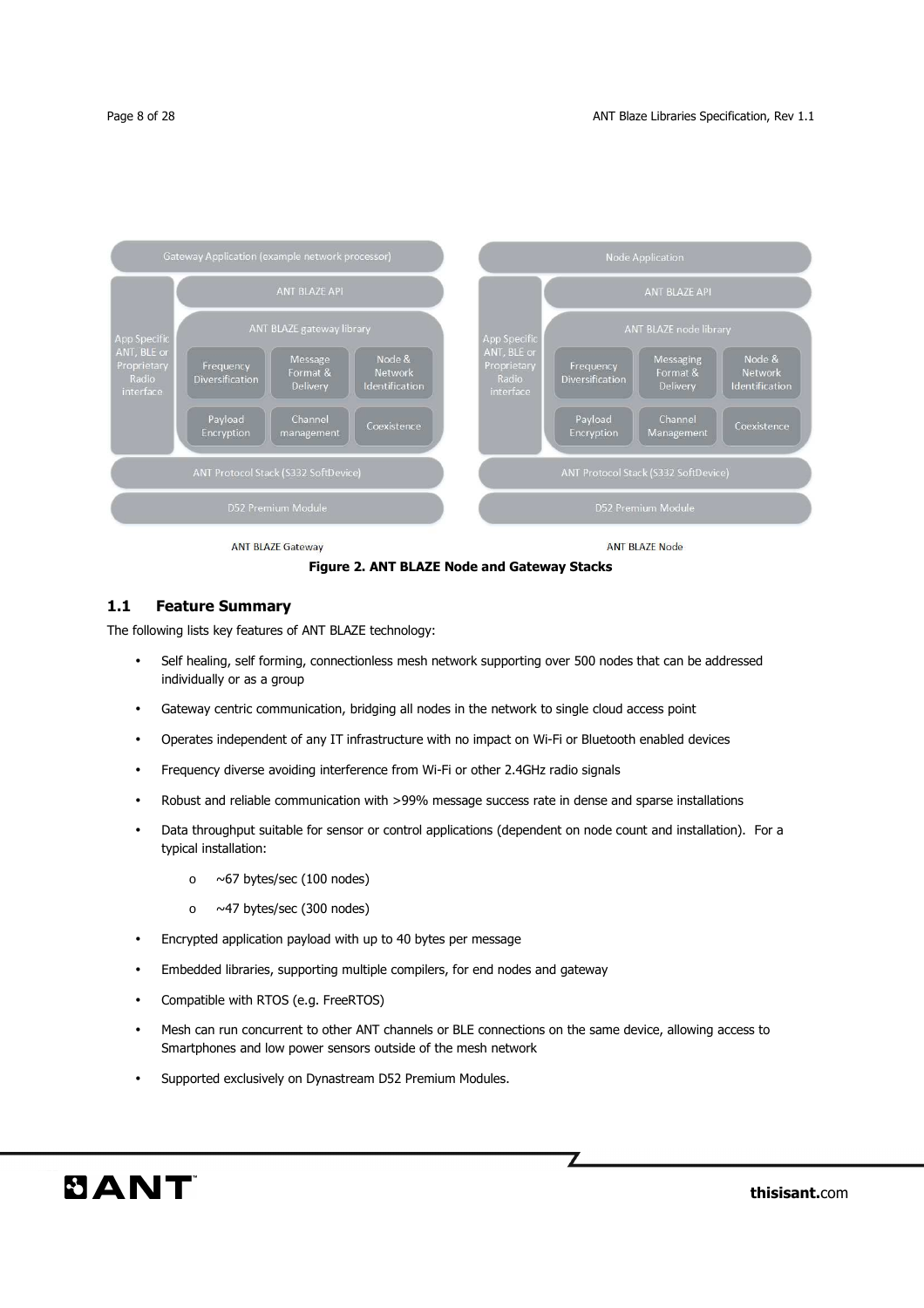ANT Blaze Libraries Specification, Rev 1.1 **Page 9 of 28** and 20 and 20 and 20 and 20 and 20 and 20 and 20 and 20 and 20 and 20 and 20 and 20 and 20 and 20 and 20 and 20 and 20 and 20 and 20 and 20 and 20 and 20 and 20 and

#### **1.2 SoftDevice Compatibility**

The ANT BLAZE Libraries can be used with the s212 and s332 ANT SoftDevices. For specific SoftDevice version compatibility, refer to the release notes inside the ANT BLAZE SDK.

#### **1.3 Hardware Compatibility**

The ANT BLAZE Libraries can only be used on Dynastream D52 Premium ANT Modules, including the following part numbers:

- D52QPMM4IA
- D52QPMM4IA-A
- D52MPMM8IA
- D52SKM6IA-A

The D52 Premium ANT Modules are based on Nordic Semiconductor's nRF52832 SoC., supporting ANT, *Bluetooth*<sup>,</sup> Low Energy and extended features such as NFC. For more information on the D52 ANT SoC Module Series, refer to the "D52 ANT SoC Module Series Datasheet".

#### **1.4 Library License Key**

The ANT BLAZE Libraries require a license key to operate. An evaluation key is available which will enable full functionality and is to be used for NON-COMMERCIAL USE ONLY.

The library license key is unrelated to the ANT network key or the ANT BLAZE encryption key (see Section 3), and is not used in over the air mesh transmissions.

The license key required for the ANT BLAZE Libraries is different and independent from the license key required to enable an ANT SoftDevice. Please note that an ANT SoftDevice Commercial license is still required. Since ANT BLAZE operates exclusively on Dynastream D52 Premium ANT modules, once the Distribution Agreement for the D52 Module is completed, SoftDevice royalties will be waived for each instance of ANT SoftDevice used within a D52 module for commercial end product.

Further information about licensing can be found at: www.thisisant.com/developer/ant/licensing.

License validation can extend the library initialization time to up to 100 ms.

#### **1.5 Compiler Compatibility**

The static binary libraries for ANT BLAZE are provided in variations for different compilers, to provide flexibility to developers using their toolchain of choice. The variation of the library must match the compiler used in application development. For example, if the application that is using the ANT BLAZE node library is being compiled with GCC, the "ANT\_BLAZE\_Node\_Library\_GCC.a" must be used.

The example applications included in the ANT BLAZE SDK should serve as a starting point for developing custom applications with the ANT BLAZE libraries. For further details on specific compile options, look at the compiler specific example project files and Makefiles. All possible combinations of compiler and linker options have not been tested.

#### **1.5.1 GCC**

The GCC variations of the libraries are built with GNU ARM Embedded Toolchain version 6-2017-q1-update, and uses the settings in Table 1. See example application Makefiles for further details.

7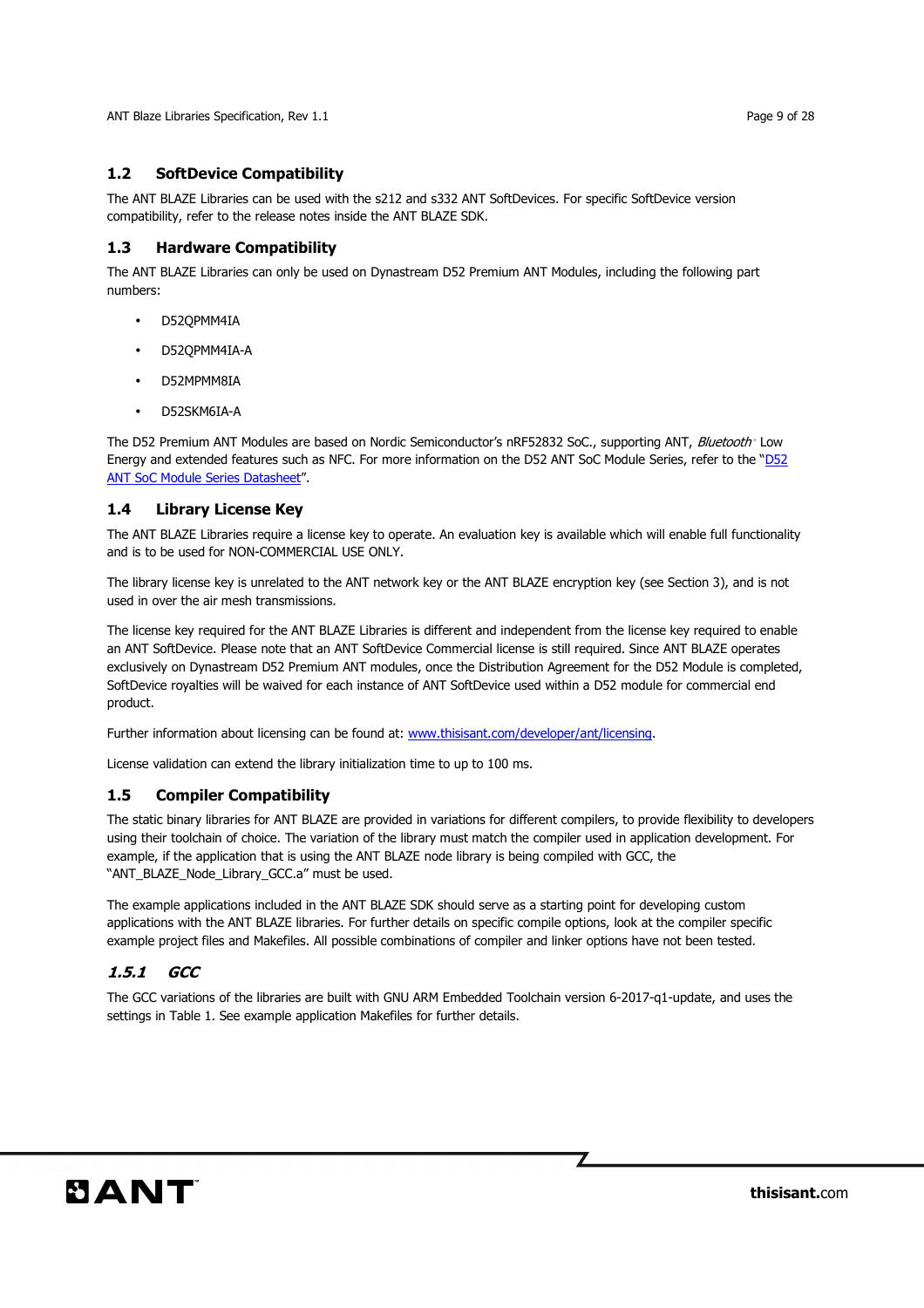#### **Table 1. GCC Specific Compiler Options**

| <b>Option</b>     | <b>Description</b>                                             |  |  |
|-------------------|----------------------------------------------------------------|--|--|
| -mcpu=cortex-m4   | Cortex-M4                                                      |  |  |
| -mfloat-abi=hard  | The libraries are built using hardware floating point numbers. |  |  |
| -mfpu=fpv4-sp-d16 | Application settings must match.                               |  |  |
| -std=gnu99        | C99 standards are used in the libraries                        |  |  |
| -mthumb           | Thumb mode                                                     |  |  |

#### **1.5.2 Keil**

The Keil variation of the libraries are built using with Keil MDK V5.06 update 2, and uses the settings in Table 2. See example application Keil project files (uvprojx files) for further details.

#### **Table 2. Keil Specific Compiler Options**

| Option             | <b>Description</b>                                                                                                      |
|--------------------|-------------------------------------------------------------------------------------------------------------------------|
| --cpu Cortex-M4.fp | Cortex M4 processor. The libraries are built using hardware floating point numbers.<br>Application settings must match. |
| $-C99$             | C99 standards are used in the libraries                                                                                 |
| --apcs=interwork   | Thumb or ARM                                                                                                            |

#### **1.5.3 IAR**

The IAR variation of the libraries are built using version 7.30 of IAR Embedded Workbench, and uses the settings in Table 3. See example application IAR Embedded Workbench project files (ewp files) for further details

#### **Table 3. IAR Specific Compiler Options**

| <b>Option</b>   | <b>Description</b>                                                                                 |  |  |
|-----------------|----------------------------------------------------------------------------------------------------|--|--|
| --cpu=Cortex-M4 | Cortex M4 processor                                                                                |  |  |
| --fpu=VFPv4 sp  | The libraries are built using hardware floating point numbers.<br>Application settings must match. |  |  |
| --endian=little | Little endian mode                                                                                 |  |  |

 $\overline{\mathbb{Z}}$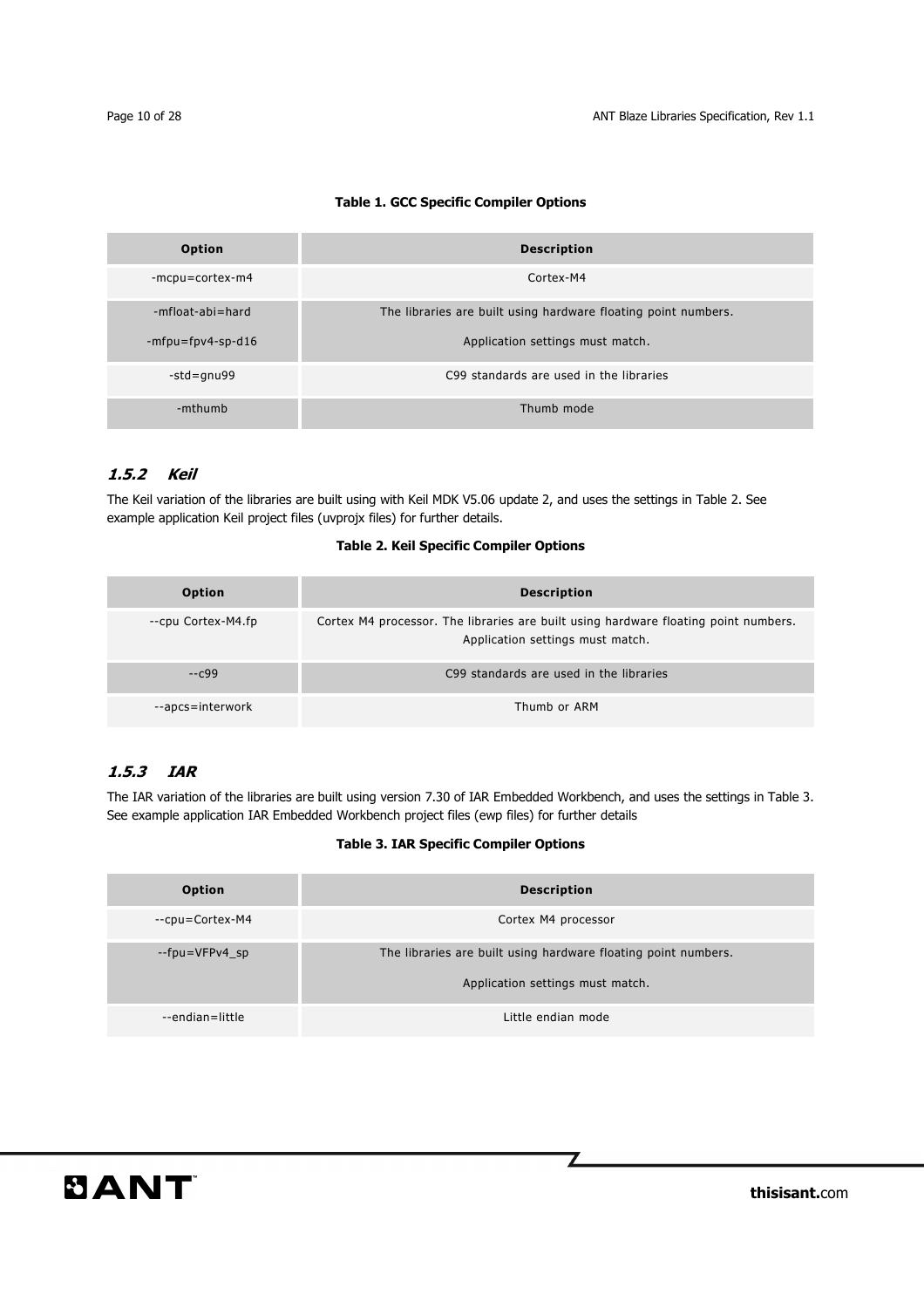#### **1.6 Electrical Characteristics**

| <b>Conditions</b>    | Average current draw (mA) | Max current draw (mA) |
|----------------------|---------------------------|-----------------------|
| DC-DC on @ 3V, 0dBm  | 5.4                       | 8.1                   |
| DC-DC off @ 3V, 0dBm | 8.8                       | 16.6                  |

For additional electrical specifications, refer to the "D52 ANT SoC Module Series Datasheet".

 $\overline{\mathbb{Z}}$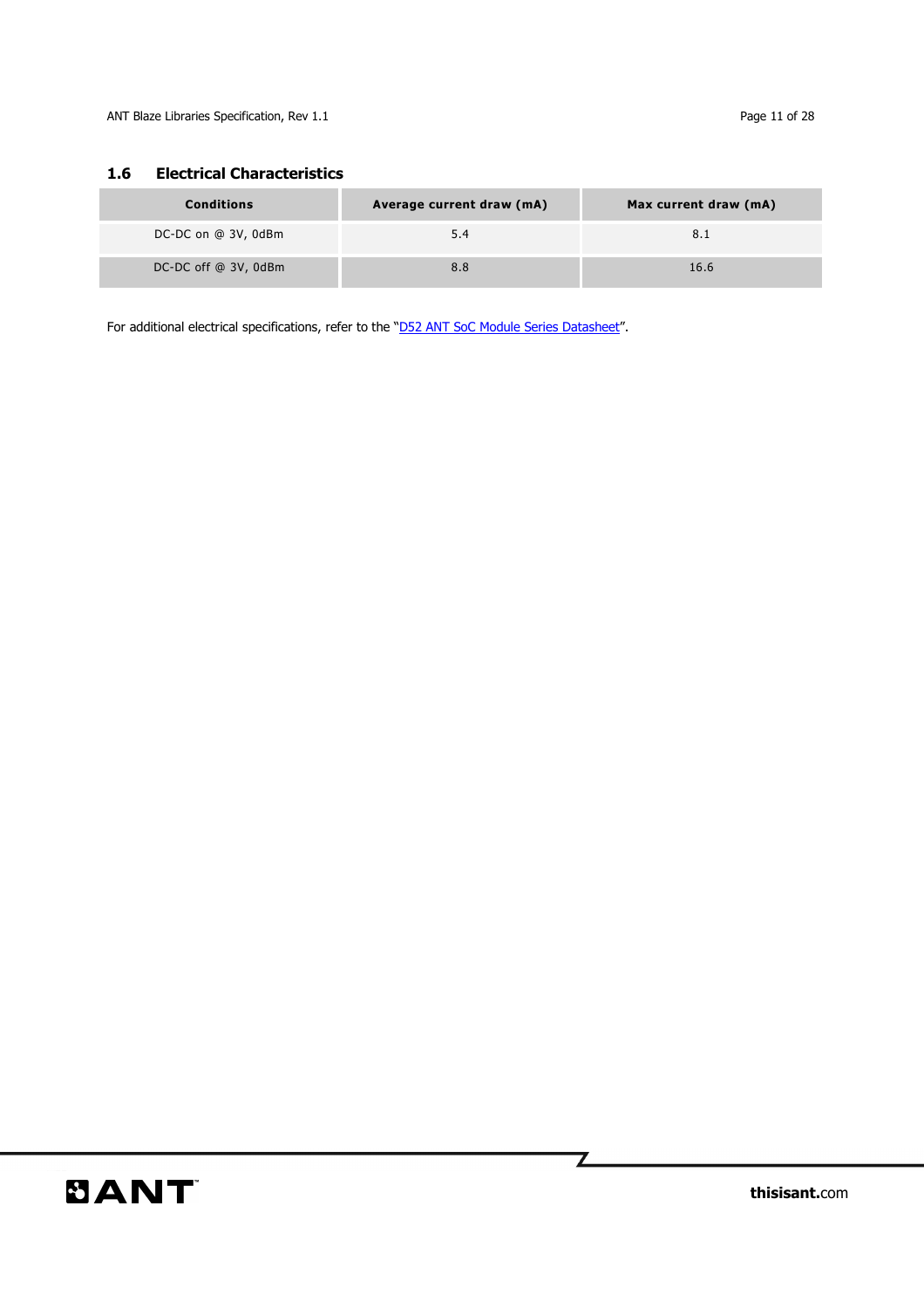#### **2 Features**

#### **2.1 Architecture**

ANT BLAZE is a connectionless mesh technology where each node scans for the presence of other nodes in the area and forwards any received information to other nodes. The connectionless nature of ANT BLAZE means that the network can form and repair very quickly, without requiring any handshaking or negotiation.

ANT BLAZE technology relies on two elements:

- ANT Background Scanning Channel: A background scanning channel, configured with high duty search, to scan for transmissions from other nodes.
- Beacon: An ANT BLAZE beacon is an ANT master channel, used to introduce messages to the network as well as retransmit messages for other nodes. Beacon channels are bidirectional. The forward direction (what is transmitted over the beacon) is controlled by the ANT BLAZE libraries; messages received on the reverse direction can be processed by the application in the backchannel callback provided when initializing the library. Up to three beacons can be enabled when configuring the ANT BLAZE libraries, refer to Section 2.4 for more details.

An ANT BLAZE network consists of one gateway and a set of up to 510 mesh nodes. Messages in an ANT BLAZE network can only be sent from the gateway to a node or group of nodes, and from a node to the gateway. This means that, without going through the gateway, a message cannot be sent from one node to another node.

The gateway and mesh nodes require different software stacks; nodes should be created using the ANT BLAZE Node Library, while the gateway should use the ANT BLAZE Gateway Library. From a functionality perspective, there are a few differences between the gateway and a mesh node:

- Messages sent from a mesh node use the address field as the source address; the destination of the messages is always the gateway. Messages sent from the gateway use the address field as the destination address (i.e.; either an individual node or a group address) and the source of the message is always the gateway.
- As the gateway is either the source or destination of messages in the network, the gateway does not forward messages for other nodes. The contents of its beacon are only related to messages originating from the gateway.
- A gateway cannot be assigned to a group (refer to Section 2.8 for more information on groups). The gateway will not process messages intended for the broadcast address for addressing "all nodes" either. However, a gateway can send messages to groups of nodes or to all nodes using the standard ant\_blaze\_gateway\_send\_message() API call.
- The gateway does not support dynamic channel period selection (refer to Section 2.5 for more information).
- The gateway is optimized for handling a larger amount of incoming traffic than mesh nodes.

#### **2.2 Device Identification**

ANT BLAZE supports the establishment of multiple collocated mesh networks, each of them comprising a set of mesh nodes and a gateway. Devices that form part of the same network will be able to communicate with each other, and nodes in the same network will relay messages for one another. Nodes can not receive or relay messages from nodes assigned to a different network. To ensure that only devices that are intended to communicate with each other do so, ANT BLAZE provides three levels of device identification: manufacturer level, network level, and device level.

At the manufacturer level, the 8-byte ANT network key serves to distinguish between products made by different manufacturers. Valid ANT network keys can only be generated by Dynastream Innovations Inc. It is highly recommended that manufacturers of products utilizing the ANT BLAZE library purchase a unique network key from Dynastream Innovations Inc. for use in all their products (i.e., one network key per manufacturer), as the use of a unique network key will prevent crosstalk between devices from different manufacturers.

A manufacturer may have many different networks using the same ANT network key – perhaps even in the same area. To distinguish between networks, a network ID must be set. The 16-bit network ID must be the same for each node within a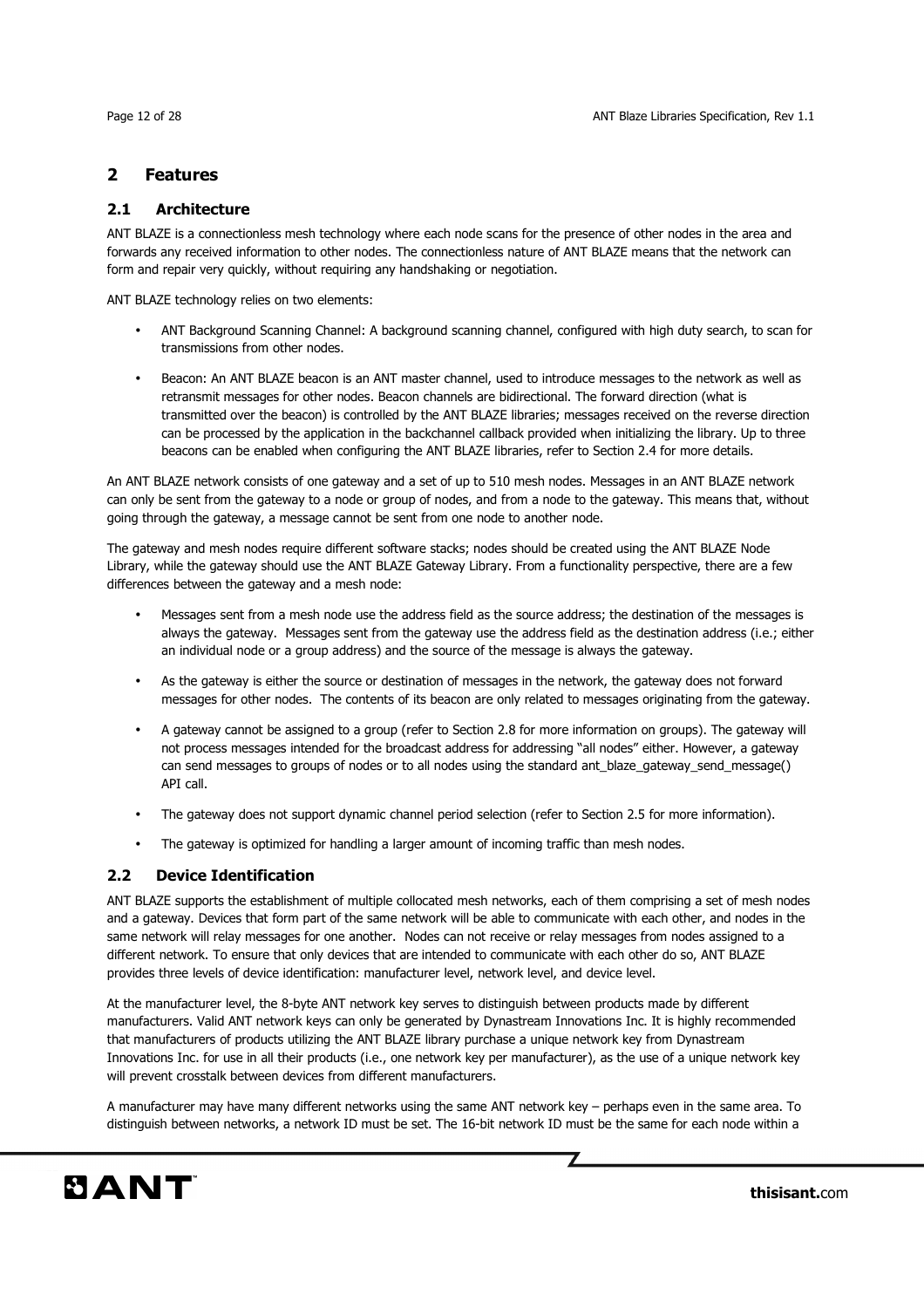network, but unique from other networks in the area created by this manufacturer. If a manufacturer runs out of unique network IDs and cannot distinguish them geographically, it may be necessary to purchase an additional ANT network key.

Nodes in the network are addressed using a 9-bit node ID which must be unique to each node in the network. The node ID is used to identify the destination of a message, for messages sent from the gateway to a node, and the source of a message, for messages sent from the node to the gateway.

Table 4 summarizes the device identification parameters used in ANT BLAZE, and how they are mapped to ANT channel parameters. For more details on the ANT network key and ANT channel ID, refer to the "ANT Message Protocol and Usage" document.

#### **Table 4. Device Identification Parameters**

| <b>Device Identification</b><br><b>Parameter</b> | <b>Identification</b><br>Level | Length<br>(bits) | <b>ANT Channel Parameter</b>                                                                                           |
|--------------------------------------------------|--------------------------------|------------------|------------------------------------------------------------------------------------------------------------------------|
| ANT Network Key                                  | Manufacturer                   | 64               | <b>ANT Network Key</b>                                                                                                 |
| Network ID                                       | <b>Network</b>                 | 16               | ANT Channel ID: Device Number                                                                                          |
| Node ID                                          | Device                         | 9                | ANT Channel ID:<br>Transmission Type (Bits 0-6): Bits 0-6 of<br>Node ID<br>Device Type (Bits 0-1): Bits 8-9 of Node ID |

Each node must be assigned a network ID, node ID and ANT network key by the application before starting the ANT BLAZE library. See Section 3 for information about how this is set. The gateway must also have its own unique node ID.

The mechanisms for assigning these parameters to a node (node commissioning) are application specific, refer to Section 5.3 for best practices.

#### **2.3 Message Propagation**

Messages propagate through the network using a flooding approach, where nodes rebroadcast messages received from other nodes to all other nodes in range. Flooding provides inherent redundancy and results in minimum latency, since messages will propagate through the shortest path along with other possible paths. All messages will generally reach all nodes in the network, not just the intended destination, however, the library will ensure that only messages intended for a particular node or group address are passed on to the application. Duplicate message detection is also implemented by the library; only unique messages are passed on to the application.

To optimize throughput, ANT BLAZE manages the messages that are retransmitted by each node to allow multiple messages to be handled by the system in parallel. This multi message coordination results in higher throughput when polling data from a set of nodes using a single request compared to polling each node individually. This feature also allows the application to request to send multiple messages one after the other, without needing to wait until a message has reached its destination to send the next. When managing messages, the library gives priority to newer messages that have not yet propagated through the network over older messages, however, older messages continue to be retransmitted to increase the reliability of message delivery.

#### **2.4 Frequency Diversity**

Frequency diversity is an optional feature which can improve the robustness of the network against wireless interference by transmitting the messages on several ANT frequencies simultaneously, allowing an ANT BLAZE network to function even if one of the frequencies is jammed by interference.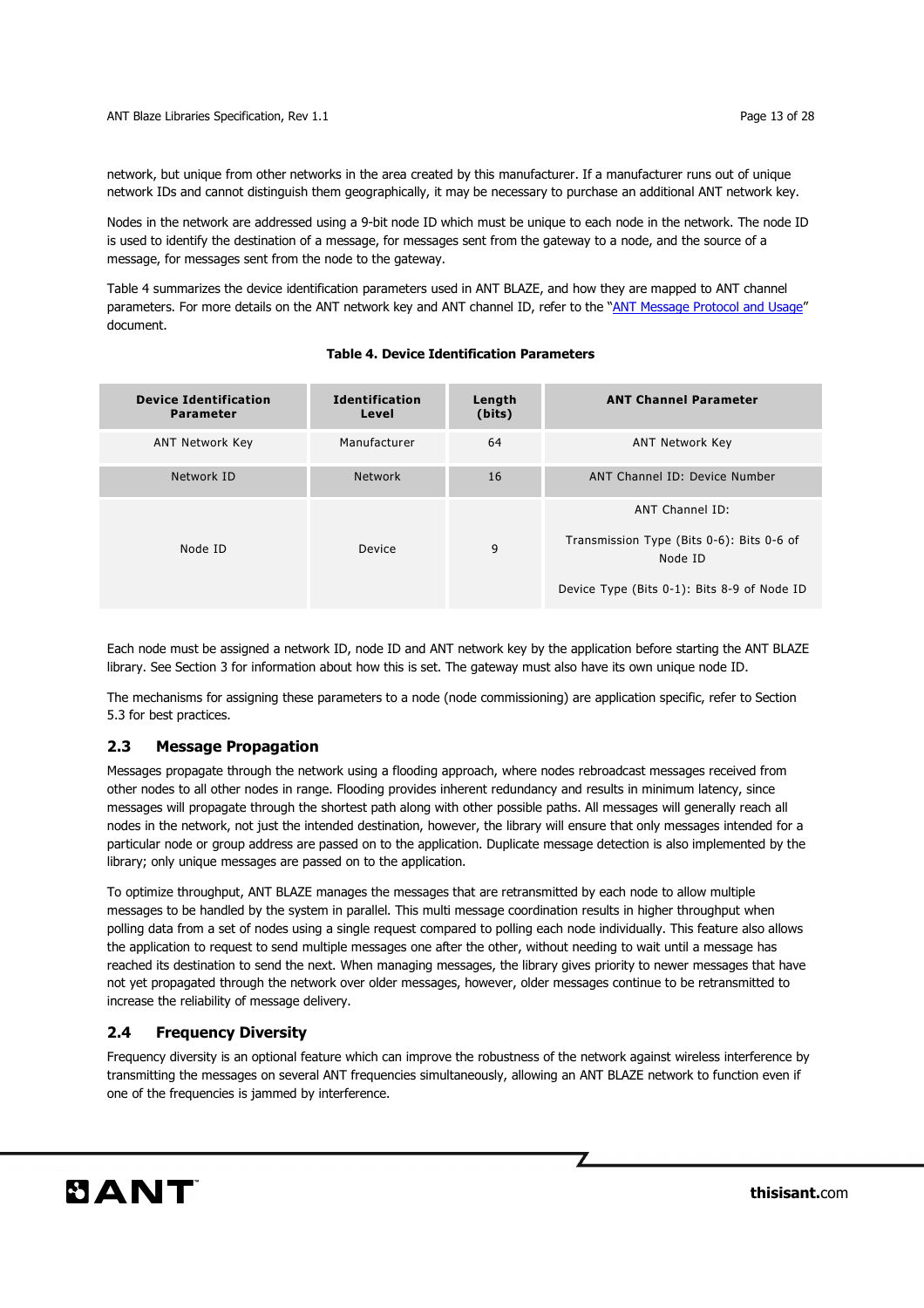When frequency diversity is disabled, each node operates on only 1 frequency. When frequency diversity is enabled, each node will transmit on up to 3 frequencies configured by the application. Each node will automatically select the best single frequency to receive on from the configured set. If the performance drops on the selected frequency, the library will automatically select one of the other frequencies to start receiving on.

The application must configure 1 to 3 frequencies when configuring the ANT BLAZE network. The chosen frequencies must be the same for all nodes in the network. See Section 3 for information on how to configure the frequencies. Frequencies should be chosen so that they are spaced out from each other and minimize overlap with other known wireless traffic such as BLE, Wi-Fi and other ANT devices operating in the area.

There is a trade off between the throughput of the network and the increase in reliability gained by enabling frequency diversity on high interference environments. When frequency diversity is enabled, typically there will be a decrease in throughput as compared to using a single frequency; the reason for this is that each node is now using additional radio time to transmit redundant data. For an example of this trade-off, refer to the example test setup and results in Section 6.

#### **2.5 Enhanced Coexistence in Varying Node Density Scenarios**

The scan and forward mechanism requires that all nodes share the same RF space, i.e., all nodes in a network must be transmitting in the same set of frequencies for the background scanning channel to be able to pick up the transmissions. ANT transmitters sharing the same radio frequency manage coexistence in the time domain, occupying the radio frequency for small periods of time (timeslots). ANT's unique adaptive isochronous mechanism allows nodes to actively detect and avoid interference with each other by being "time-aware" of each other. When opening a master channel (beacon), ANT will only transmit in clear timeslots. During operation, after every transmission, ANT will also open a receive window to listen for drifting transmissions (e.g. due to natural component variance), and will alter its transmission slot by retiming retransmissions if necessary to avoid collisions.

In environments with a high density of mesh nodes, the master channels will detect each other and move out of the way, allowing a better use of the available timeslots. This mechanism is very effective, however, there is a physical limit on how many transmissions can fit in a given time span.

To further improve performance on high density scenarios, each node in the ANT BLAZE network can dynamically change the length of its channel period based on the density of nodes in its immediate vicinity. This increases the total throughput and reliability of the network.

To enable dynamic management of the channel period on an ANT BLAZE node, the channel\_period parameter in the node configuration must be set to 0. To manually specify the channel period instead, set the channel\_period parameter to any other valid ANT channel period.

Note that this functionality exists only on ANT BLAZE Nodes and not on the gateway. If the channel\_period is configured to 0 on the gateway, it will default to 4 Hz.

#### **2.6 Messaging**

Over the air mesh packets support a maximum 5 bytes of application payload per packet. To support larger application payloads (up to 40 bytes per message), fragmentation and reassembly are implemented by ANT BLAZE. The library will automatically split larger messages into packets at the source node, and will reassemble the fragments at the destination, ensuring that only fully reassembled messages are passed to the application.

Message transmission latency will generally increase as payload size increases, due to the increase in the number of packets required to send the entire message, as well as potential retransmissions to ensure that all the pieces are received successfully. Actual transmission latency depends on the specific network setup and environment, but an example illustrating the effect of payload size in latency is provided in Section 6.

#### **2.7 Message Indexing**

To uniquely identify received messages, the library uses a 32-bit monotonically increasing index number. This index is provided to the application together with the reassembled received message. Index numbers can be used by the application to identify whether a message is older than another one: higher index numbers are associated with newer messages. This is useful when multiple messages are generated close in time. These messages may arrive out of order at the destination, as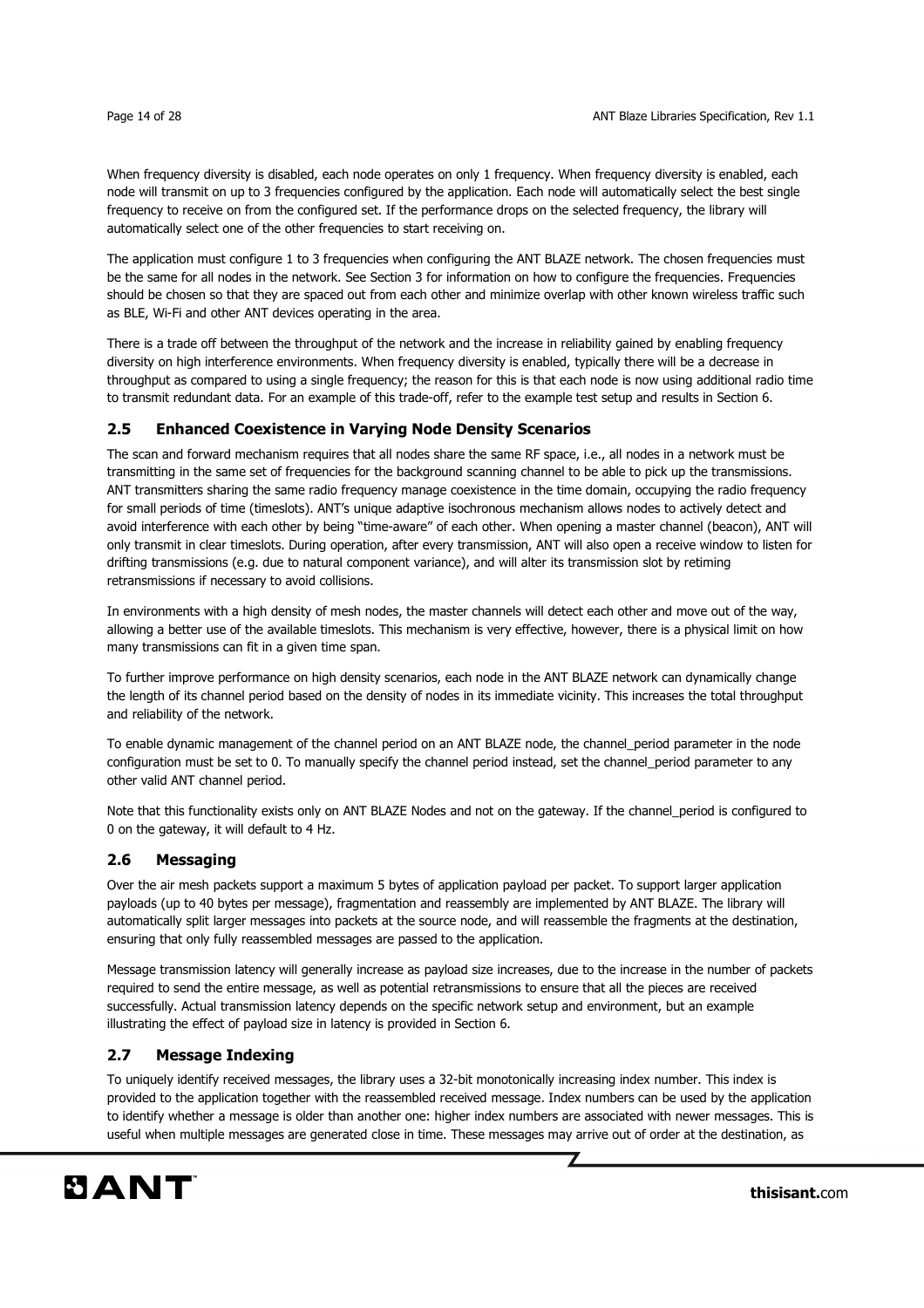their multiple pieces are transmitted in parallel across the network; the index number can be used to determine their original intended order.

#### **2.8 Groups**

#### **2.8.1 Broadcast Addressing**

Address 0, the broadcast address, is a special address that identifies all nodes in a network. A message sent with destination address 0 will be received by all nodes.

#### **2.8.2 Group (Multicast) Addressing**

A group address is an identifier for a group of nodes in the network. Group addresses allow the gateway to send a single message to be received by multiple nodes simply by setting the destination address to the address corresponding to a group. Nodes belonging to a group must still have a unique node ID, i.e., group addresses do not replace individual node IDs.

The number of addresses reserved for groups must be configured by the application at every node; the configuration must match across all nodes in the network. This configuration option allows the application to balance the number of individual nodes and groups in a network to better suit its requirements. The number of group addresses can be configured to any number between 0 (no groups) and 511 (all addresses are group addresses, except for the broadcast address). The range of group addresses encompasses from (512 – num\_group\_addresses) to 511.

For example, consider an application that requires 10 addressable groups in the network. To achieve this, the num\_group\_addresses parameter in the node configuration must be set to 10. This would reserve addresses 502 to 511 as group addresses. Addresses in the range 1 to 501 can be used to identify individual nodes.

In order to receive messages intended for a group address, the application must add the node to a group. Each node can be assigned to up to 8 groups. For the example above, if a node with node  $ID = 5$  is added to group 508, it will receive messages with destination address 5 (its assigned node ID), 508 (the group address) and 0 (broadcast address). If the node is later added to group 510, it will additionally receive messages with destination address 510. Nodes can be added to and removed from groups at any time.

#### **2.9 Security**

The payload of the mesh packets can be optionally encrypted using AES-128 in CTR mode, to prevent eavesdropping of transmitted data.

Payload encryption needs to be enabled when configuring the library, along with a 128-bit key. The same key must be configured for all nodes in the network. Key distribution and generation mechanisms are defined by the application.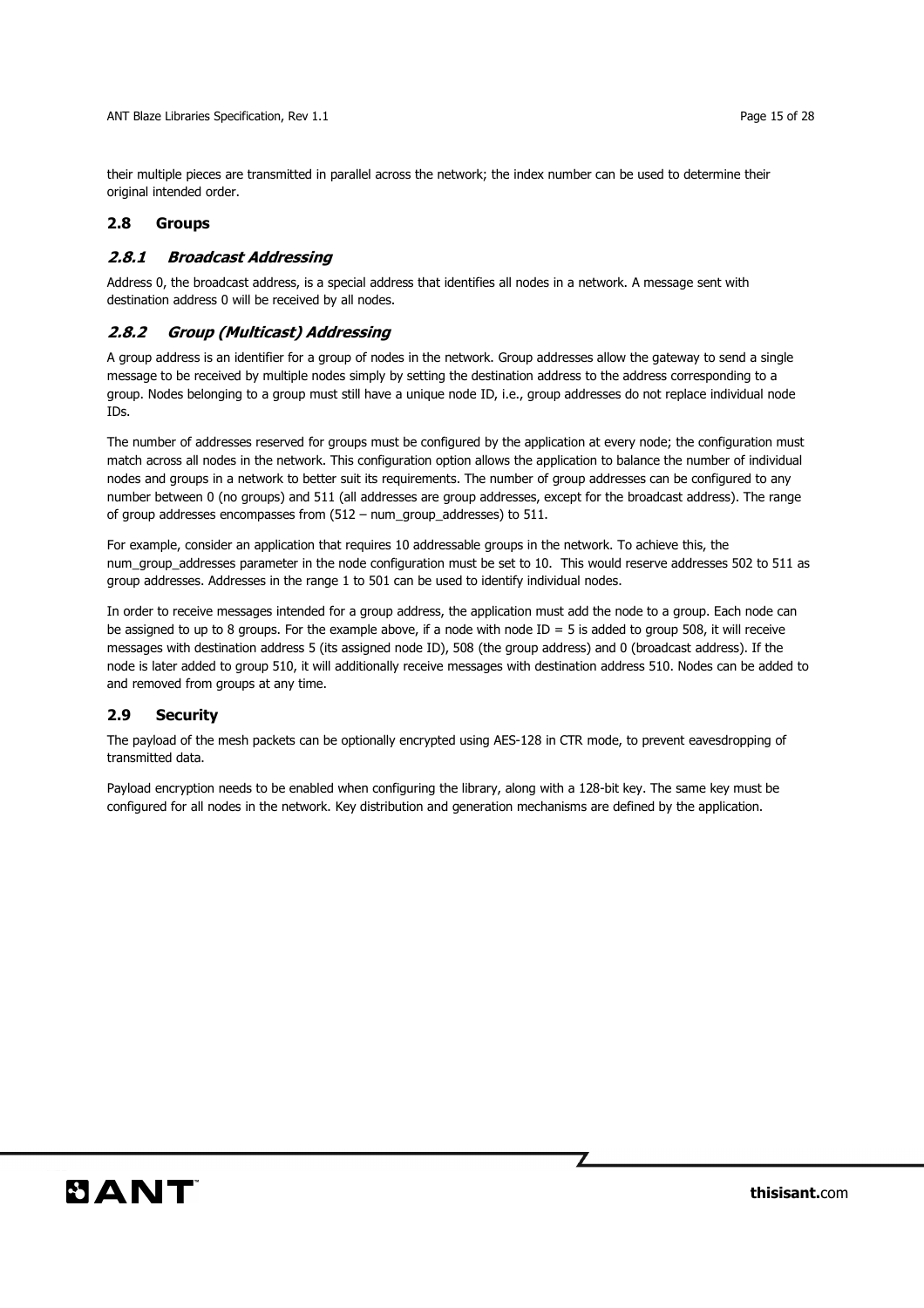#### **3 Application Programming Interface**

The API reference for the ANT BLAZE Node Library and the ANT BLAZE Gateway library can be found in the headers in the inc folder included in the ANT BLAZE Libraries package. These files need to be included by the application to access the ANT BLAZE static libraries. Function definitions and API documentation for the ANT BLAZE Node Library and ANT BLAZE Gateway library are present in the ant\_sf\_interface.h and ant\_sf\_gateway\_interface.h headers, respectively. Constants and data structures that are used by both libraries are defined in *ant\_sf\_defines.h.* 

To use either of the ANT BLAZE libraries, the application must follow the sequence depicted in Figure 3. For the specific name of the library calls outlined in the diagram, refer to the API headers for the corresponding library. It is highly recommended that library calls are not performed in interrupt context.



**Figure 3. ANT BLAZE Usage Sequence** 

The application must configure and enable the SoftDevice, with at least 5 ANT channels enabled. ANT channels 0-4 are reserved for use by the library. All ANT channels used by the libraries are assigned to ANT network 0. Additional ANT channels, as well as BLE connections, can be enabled/configured as required by the application.

After configuring the SoftDevice, the application must initialize the library using a valid library license key. During initialization, the application configures a handler for messages received over the mesh network, a handler for messages received over the beacon's back channel, and an error handler for errors generated by the library itself.

Once the library is initialized, the application must configure the library and specify: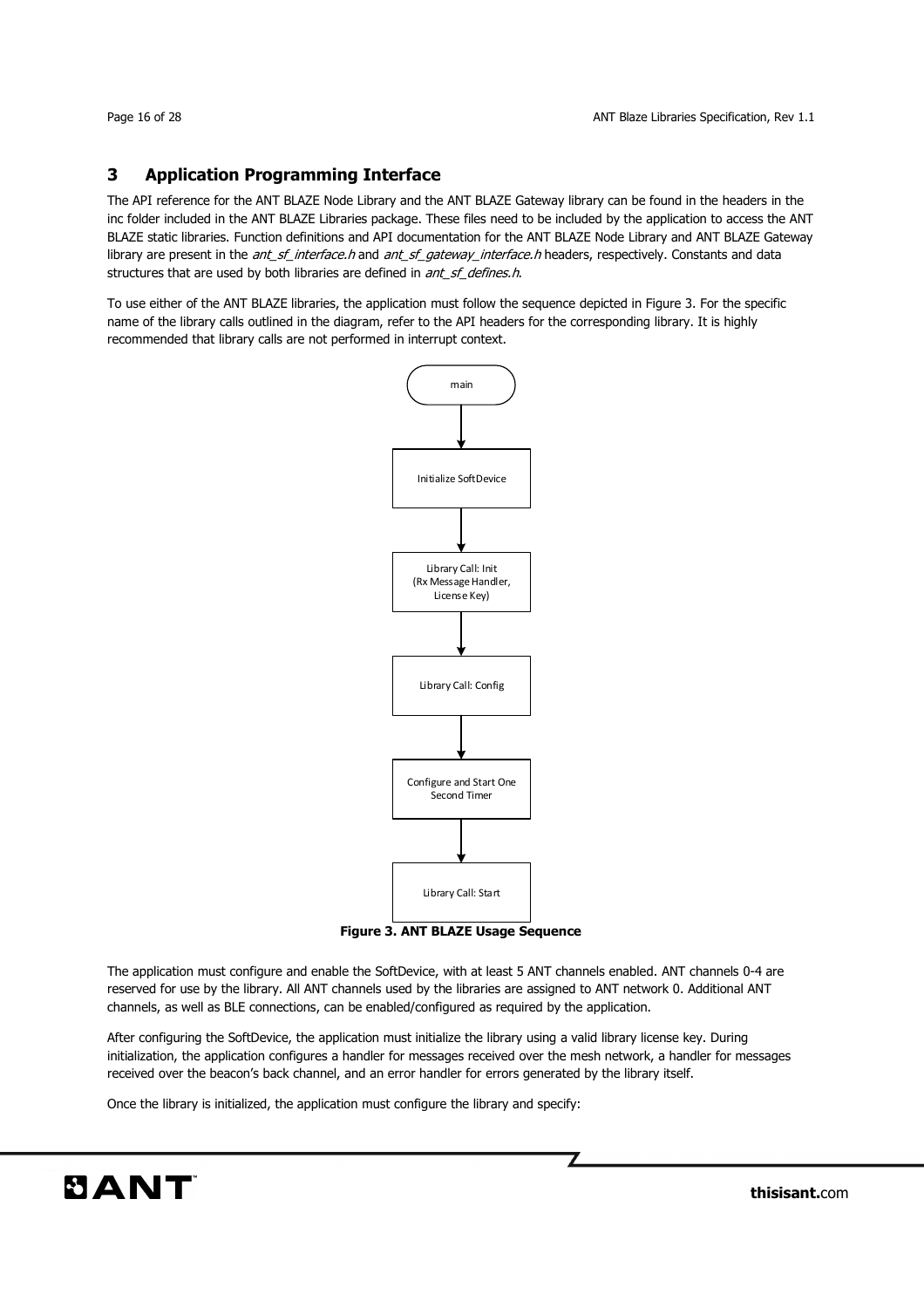ANT Blaze Libraries Specification, Rev 1.1 **Page 17** of 28

- Node ID: 9-bit identifier for each node in a network. Must be unique for all nodes in the network, including the gateway (i.e., the gateway must have a node ID within the valid range that is different from the ID of all other nodes in the network).
- Network ID: 16-bit identifier for a network (deployment).
- Channel Period: ANT channel period for the beacons. Setting this value to zero enables the dynamic channel period feature.
- Radio Frequencies: List of up to three radio frequencies that beacons use to transmit on.
- Number of Channels: Number of beacons to enable (maximum 3).
- Transmit Power: ANT transmit power level for the beacons.
- Number of Group Addresses (node library only): Number of addresses reserved as group addresses.
- Encryption Enabled: Specifies whether payload encryption is enabled or not.
- ANT Network Key: 8-byte ANT network key used by all ANT channels in use by the library. The network key is used to distinguish between networks created by different manufacturers. This network key will be applied to network 0. See section 2.2 for details about obtaining a private network key.
- Encryption Key: 16-byte encryption key for a network. The encryption key is used to encrypt and decrypt the payload of the ANT BLAZE messages for security. All possible 16-byte values of the encryption key are valid. See section 2.9 for more details.

All configuration elements must be explicitly configured by the application. Configuration parameters (except by node ID) must match on all nodes in the network, including the gateway.

The application must configure and start a one second timer. On every one second interval, the application must call the process timeout function of the library, as shown in Figure 4. Once the timer has started, the application can start the library as well.



Figure 5 shows the application flow for handling ANT events. The application must process directly ANT events generated by the SoftDevice, and pass the ANT events for the channels in use by the library (ANT channels 0-4) to the library. ANT events for custom channels configured by the application can be handled directly by the application.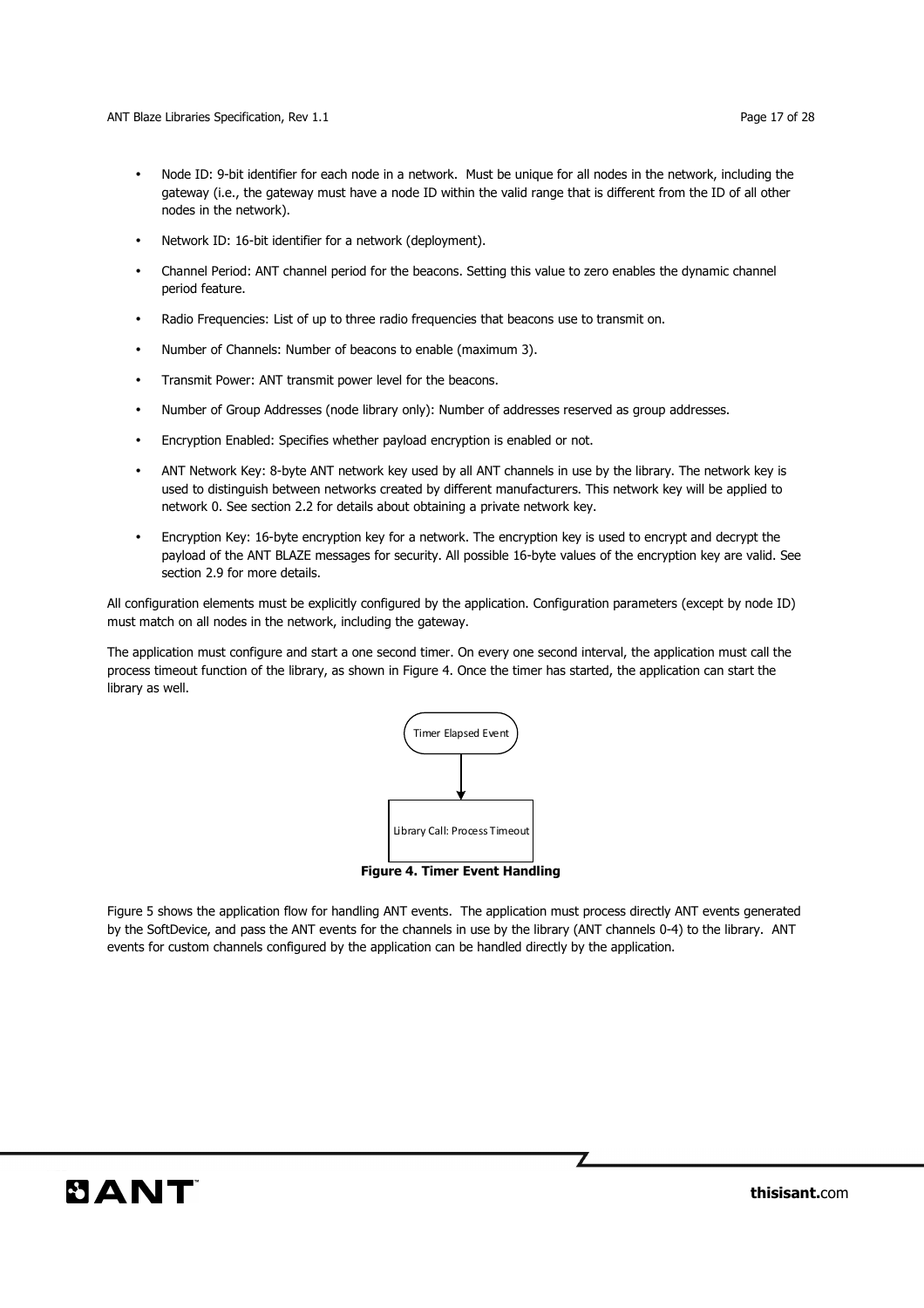

The application can request to send messages through the mesh network at any time. For example, Figure 6 illustrates how sending messages can be initiated by application specific events (e.g. a button press), as well as responding to application defined messages received over the mesh network.



**Figure 6. Receive Message Handler and Sending Messages** 

When sending a message from a node to the gateway, it is not necessary to configure the address field in the message to send, as the address is automatically set in the library to the node ID of the current node (i.e. current node ID is the source address for the message).

7

When sending a message from the gateway to a node, the address field in the message to send should be set to the intended destination of the message (e.g., if sending a message to node with ID 5, the address should be set to 5). Broadcast and multicast messaging is supported as described in Section 2.8.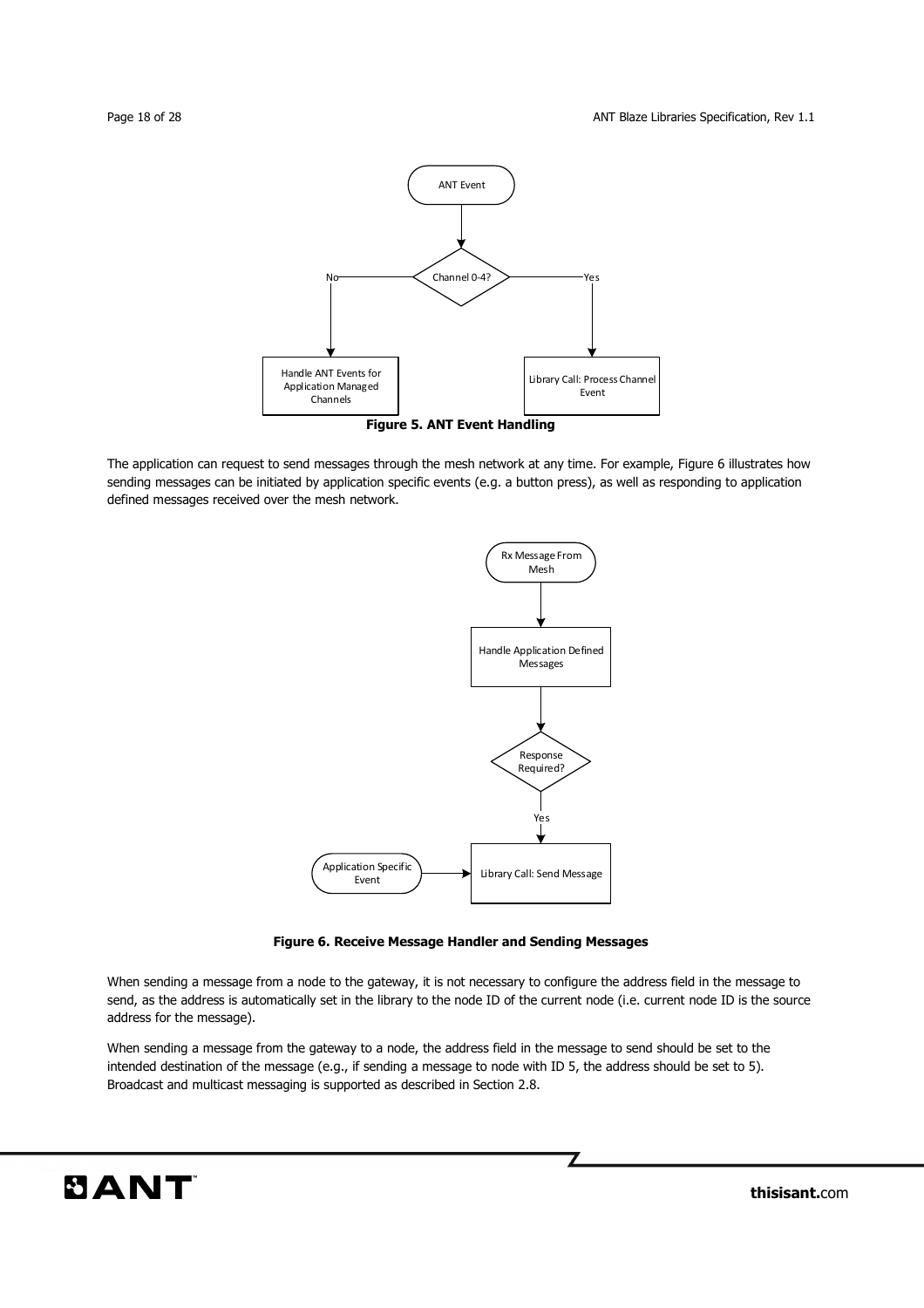ANT Blaze Libraries Specification, Rev 1.1 **Page 19 of 28** and 20 and 20 and 20 and 20 and 20 and 20 and 20 and 20 and 20 and 20 and 20 and 20 and 20 and 20 and 20 and 20 and 20 and 20 and 20 and 20 and 20 and 20 and 20 an

#### **4 Application Integration Considerations**

The Premium D52 modules contain a single radio which must be shared by ANT BLAZE, BLE and any application specific ANT channels. It is important to be aware of how much radio time BLE and custom ANT channels are using so that the ANT BLAZE network remains reliable. As more radio time is used by the application,less radio time is given to ANT BLAZE to scan for messages, increasing the latency for retransmitting messages.

#### **4.1 BLE**

ANT BLAZE is designed to work while the application is using BLE; however, some general guidelines should be observed. As ANT BLAZE relies on the ability to use a background scanning channel for as long as possible, it is recommended to implement a BLE peripheral, as the scanning operation on BLE central devices cannot be performed while ANT BLAZE is active. Very short connection intervals or advertising intervals take up a lot of radio time which could degrade the performance of ANT BLAZE. Advertising intervals at or above 200ms will limit the performance degradation to the ANT BLAZE mesh. Testing has been performed at 200ms advertising interval with minimal effect on mesh throughput. If a BLE connection is required, the connection interval should be kept at or above 100ms. Testing has been performed with 100ms connection interval where the BLE connection was maintained for one hour without a significant effect on the performance of the network. Shorter connection intervals may be used if the BLE connection is only required to be maintained for a short amount of time, but some decrease in ANT BLAZE throughput must be expected while the connection is active, and the node involved in the connection may not be capable of responding to messages while engaged in a connection. If the BLE connection interval is shortened enough such that a reliable connection cannot be maintained, it is recommended that ANT BLAZE be temporarily stopped until the BLE connection is terminated.

#### **4.2 Custom ANT Channels**

The application may also configure custom ANT channels to communicate with devices outside of the ANT BLAZE network. Note that ANT channel numbers 0-4 are reserved for the ANT BLAZE library and must not be modified by the application. Any ANT channels configured by the application must be channel number 5 or higher. ANT network number 0 is used by ANT BLAZE and its network key should not be modified by the application. The network key is configured when calling ant\_blaze\_node\_config() or ant\_blaze\_gateway\_config(), and custom channels can operate using this same network key after these calls. Performance of the ANT BLAZE network will decrease as more application specific ANT channels are added and as the channel periods of the application specific ANT channels decrease.

ANT BLAZE is always background scanning in high duty search mode. Since only one search can be run at a time, the application may not run its own search unless it is also using the ANT BLAZE network key, RF frequency, and CRC mode (3 byte). Therefore, if the application needs to perform a search (e.g., when opening an ANT slave channel), it is recommended to stop the ANT BLAZE network temporarily and then restart it after completing the search. To simplify integration of custom ANT connectivity with ANT BLAZE, it is recommended to use ANT master channels if possible.

Upon initialization, ANT BLAZE sets up Lib Config so that the Channel ID is output in the extended data of each received message. The ANT BLAZE initialization function will set the required flag in Lib Config while not modifying other flags that may have been set by the application. The application must not disable Channel ID output after the ANT BLAZE library has been initialized or the library will not function. For more information on Lib Config, see the ANT Message Protocol and Usage document.

#### **4.3 Flash Operations**

While the ANT BLAZE library is running, flash erases are not possible and flash writes may fail. Therefore, it is recommended to temporarily stop the ANT BLAZE library while doing flash operations. See the s332 SoftDevice Specification Document (SDS) for more information on high duty search and using it with various SoftDevice features.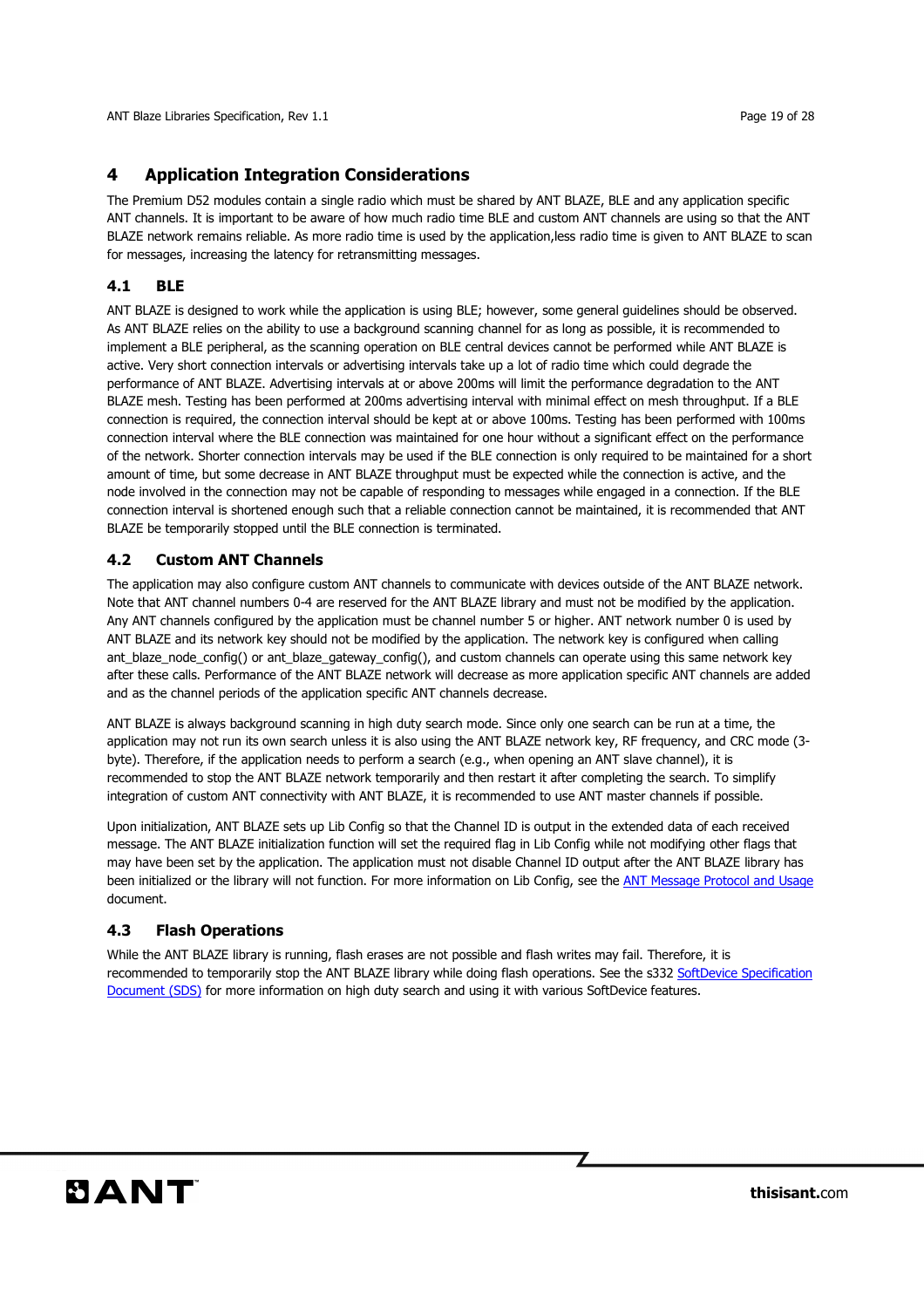#### **5 Best Practices**

#### **5.1 Physical Installation**

The upper end of range for ANT on the D52 Premium module is 30 metres with line of sight. Actual range for a specific product incorporating the module will vary with the enclosure and environment. For best results, limit the spacing between ANT BLAZE nodes to 10 meters. If it is necessary to make a hop greater than 10 meters, or there is no line of sight between nodes, consider placing additional nodes as relays to help span the gap.

Avoid "daisy chain" situations where each node is only in range of 2 other nodes. For the best reliability, messages should have multiple paths available to reach their destination. The ANT BLAZE API provides the ability to retrieve the number of nodes in range for a given node; developers can make use of this information to aid with deployment, for example, providing a warning to users when a low number of nodes near the current node is detected.

Very dense layouts can also cause issues due to over utilization of available time slots in each RF frequency as well as increase in network traffic. Densities of up to 1 node / 3.5m<sup>2</sup> were tested with only slight degradation in performance. In higher density situations, it may be necessary to scale back the rate of data being requested from the network. See Section 6.2 for test results for a high density layout.

Other considerations also apply which are consistent across all 2.4GHz technologies such as limiting the amount of metal in the enclosures, avoiding placing nodes at ground level, and not placing nodes in the immediate vicinity of other wireless transmitters (e.g. placing nodes at least 2 meters away from Wi-Fi access points).

#### **5.2 Gateway Installation**

The gateway should be installed in a central location in the network in range of several ANT BLAZE mesh nodes. Standard ANT BLAZE placement recommendations covered earlier in section 5.1 apply for the gateway as well.

Only one gateway should be used per ANT BLAZE network, but there are situations where more than one gateway may be required for a single installation. An installation here means a single location where an ANT BLAZE mesh network is to be deployed but may consist of several individual networks.

For instance, if there are more nodes required in an area than there are available addresses (510 maximum, depending on number of addresses assigned to groups), it will be necessary to create more than one ANT BLAZE network and thus have one gateway for each network. If there are large gaps in installation location, such as several separate buildings or metal fire walls separating parts of the building, it may also be necessary to create separate networks with individual gateways.

If several networks are to occupy the same area, ensure that they do not interfere with each other by assigning them different network ID's. See section 2.2 for information on node and network identification. While overlapping networks using the same RF frequencies can coexist together, the dynamic channel period selection does not take into account nodes from a different network when determining network density, so depending on the density of the multiple networks, it may be desirable to configure them with different radio frequencies.

#### **5.3 Node Commissioning**

The commissioning scheme (how each node is assigned its addressing information) is left up to the application and is out of scope of the ANT BLAZE library.

Some examples of possible commissioning schemes include:

- Writing node IDs and network IDs into flash or non-volatile registers such as UICR during manufacturing
- Setting the node ID and network ID based on hardware configuration
- Using a PC or mobile app to assign the node ID and network ID during the setup of the network over a custom BLE connection or a custom ANT channel

In any case, it is critical that no duplicate node IDs exist within a single network.

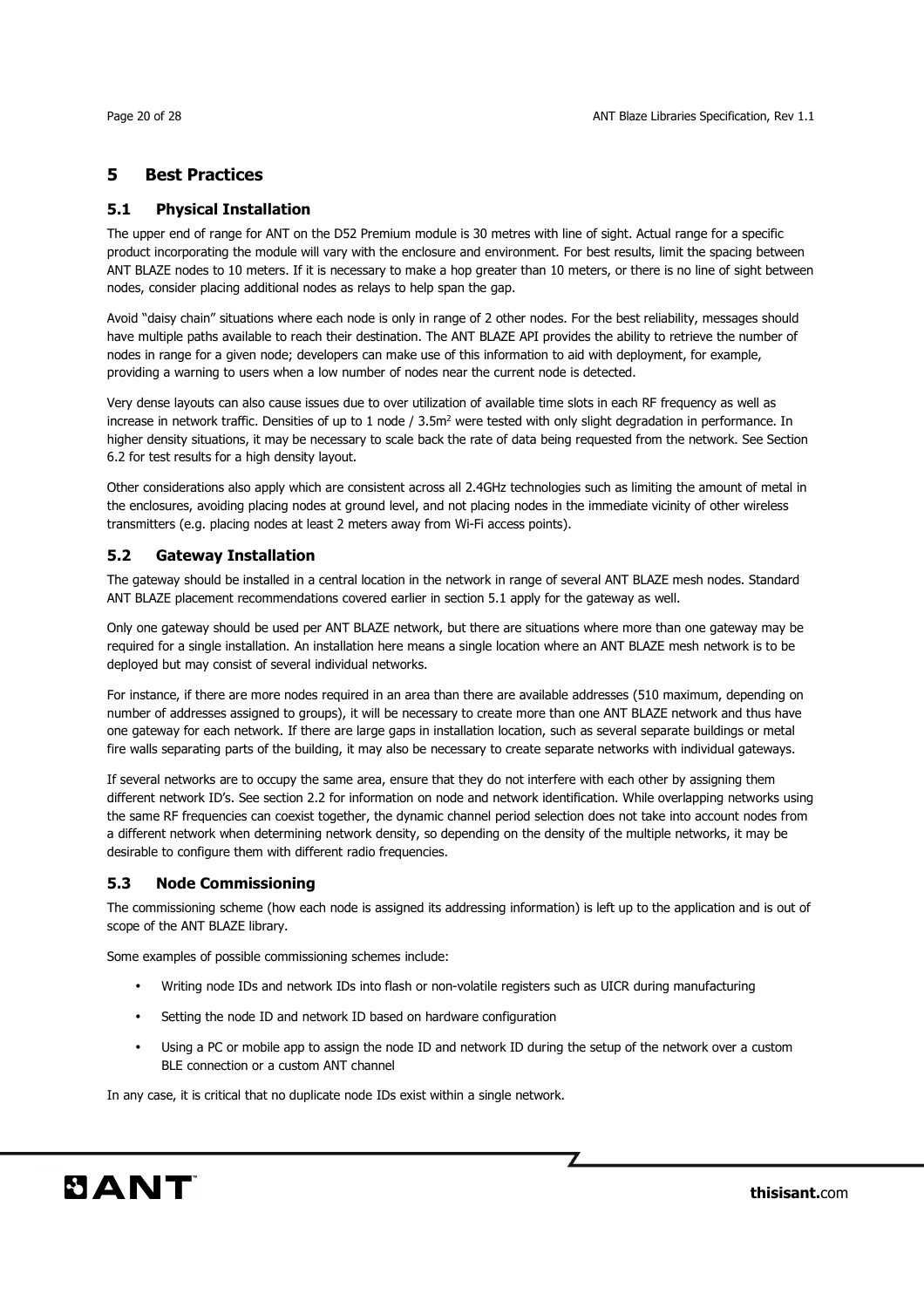ANT Blaze Libraries Specification, Rev 1.1 **Page 21** of 28

#### **5.4 Throughput Optimization**

For collecting data from a large number of nodes while maximising throughput, a "group polling" mechanism is recommended. Due to the way ANT BLAZE routes the messages, it is the same amount of network traffic to send a message from the gateway to a specific node ID as it is to send a message to all the nodes or a group of nodes in the network. Therefore, the gateway can send a data request to an entire group of nodes using the grouping feature in a single message. Each node then can reply with the requested data. ANT BLAZE will manage the responses from the group of nodes, ensuring they are transmitted in alternating time slots so that they can reach the gateway without further management from the application. The gateway collects the data and sends out the request to the next group and so on until all nodes have been polled. For example, if there were 100 nodes in a network with groups of 20 nodes each, the gateway would only need to send 5 messages to request data from all of nodes. This is the approach used in the example in Section 6.

The ANT BLAZE network can route several messages with different origins and destinations through the network concurrently. Another strategy for optimizing throughput is making use of multi packet messages (larger than 5 bytes). For example, if groups of 20 nodes are polled, requesting each node to send a 5-packet response, the gateway would only need to send 5 messages to request 40 bytes of data from every node. When requesting data from multiple nodes at a time, it is recommended that the total traffic does not exceed 100 packets at a time.

Both parameters – size of groups (number of nodes to request data from simultaneously) and response size (number of packets in the response transmitted by each node) can be varied to meet specific application needs. The best combination of these parameters may vary with node density, distribution, number of nodes. In general, higher success rate can be achieved if collecting smaller amounts of data from many nodes, than collecting large amounts of data from a few nodes. This is because no partial messages are passed on to the application, so if a single packet from a multipacket message is missed at the gateway within the timeout, the entire message is missed.

#### **5.5 Retries**

Automatic retries are already implemented in the ANT BLAZE libraries, however, additional application level retries can be implemented at the gateway for added reliability. When polling nodes for data, if a response has not been received by the gateway within a defined timeout, the application at the gateway can simply re-request the data from that particular node.

#### **5.6 Asynchronous Messaging**

ANT BLAZE is suitable for applications requiring asynchronous communication, where devices send messages triggered by events, instead of when polled by the gateway. In this type of applications, it is recommended that the total traffic in the network does not exceed 100 packets (500 bytes) within an interval of 20 seconds.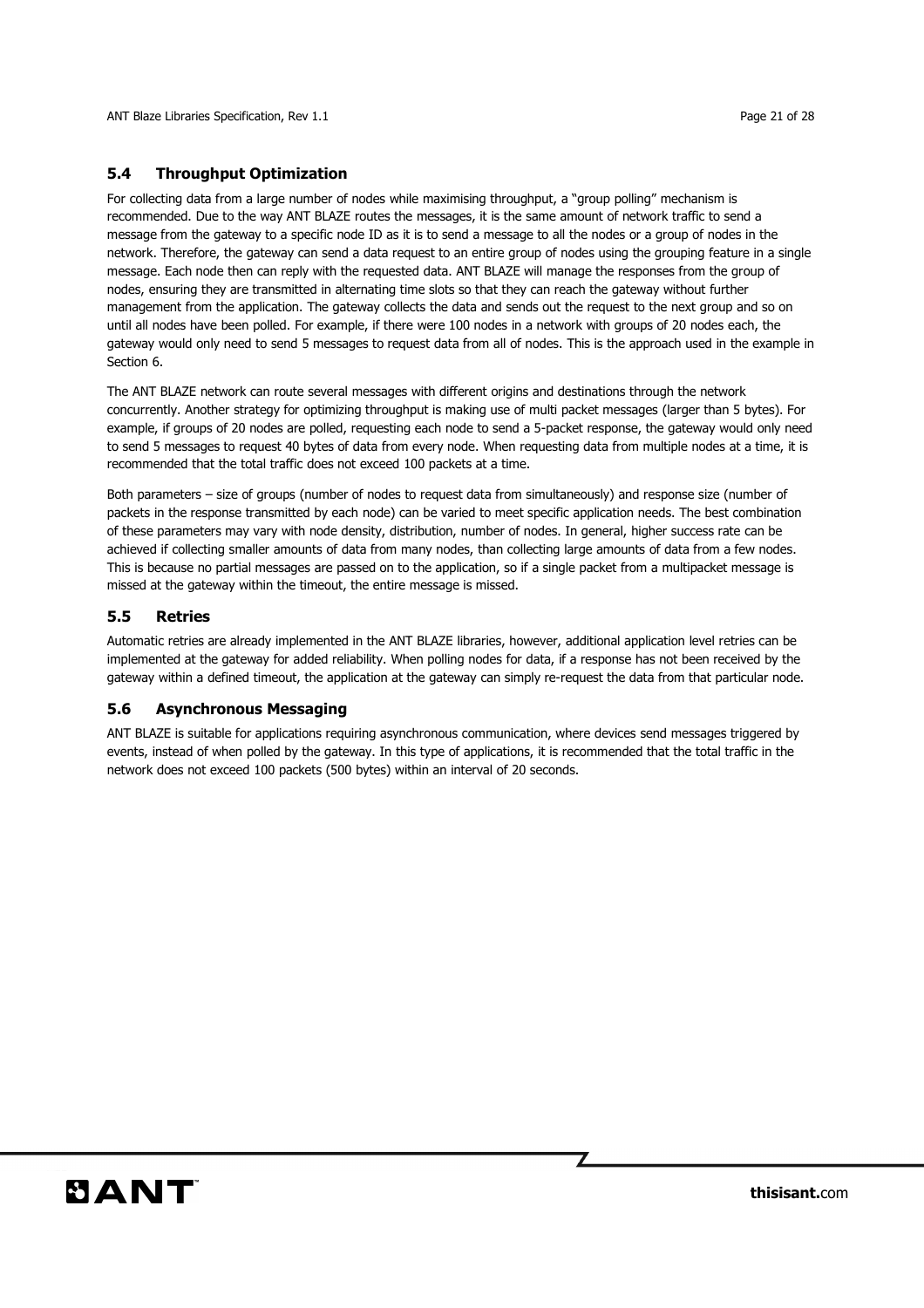#### **6 Appendix A - Example Setup and Performance Testing**

This section provides some examples of the expected performance for an office-building installation of the ANT BLAZE mesh. Note that performance will vary based on any number of factors such as network interference, building construction, etc.

For these examples, the network was set up in an office building which contained cubicles and enclosed offices. Testing was conducted using a 100-node layout, with frequency diversity enabled and disabled; as well as a 300 node, high density layout with frequency diversity enabled. The tests were performed using the Mesh Tester tool which uses the "group polling" approach as described in section 5.4.

For example, a ping request message could be sent to node IDs 1-20 requesting a 25-byte response from each node ID, then node IDs 21-40 would be sent the same request, then nodes 41-60, etc. until all nodes had been pinged, then the next cycle would begin. Hundreds of cycles were run per test to get averaged data, and tests were repeated to verify repeatability of the results.

The total time it takes from when a request message is issued by the gateway until the all the response messages are received is recorded. This recorded time and the amount of data received is combined to calculate the throughput of the network for the entire test. The formula used to calculate the data throughput is as follows:

$$
Throughput = \frac{Number\ of\ Bytes\ Received\ from\ All\ Ping\ Respones}{Total\ Time\ Waiting\ for\ Ping\ Respones}
$$

Success rate was calculated by the following formula:

$$
Success Rate = \frac{Number\ of\ Ping\ Response\ received}{Number\ of\ Ping\ Response\ Requested} * 100\%
$$

The ANT BLAZE frequencies used in this test were chosen to avoid BLE advertising frequencies and Wi-Fi bands present in the test building (Channels 1, 6, and 11). The test office contained 21 Wi-Fi access points distributed throughout, as well as additional Wi-Fi traffic from neighboring buildings, as confirmed by a site survey. All ANT BLAZE nodes and gateway were placed at least 2 meters away from wireless access points, both vertically and horizontally. Figure 7 shows the ANT BLAZE frequencies in relation to nearby Wi-Fi bands, BLE advertising frequencies, and the heavily utilized (in this environment) ANT+ network frequency.



**Figure 7. Selected ANT BLAZE Frequencies and Interferers** 

#### **6.1 Low Node Density Environment**

To evaluate the performance of ANT BLAZE in a low node density environment, 100 nodes were distributed as shown in Figure 8.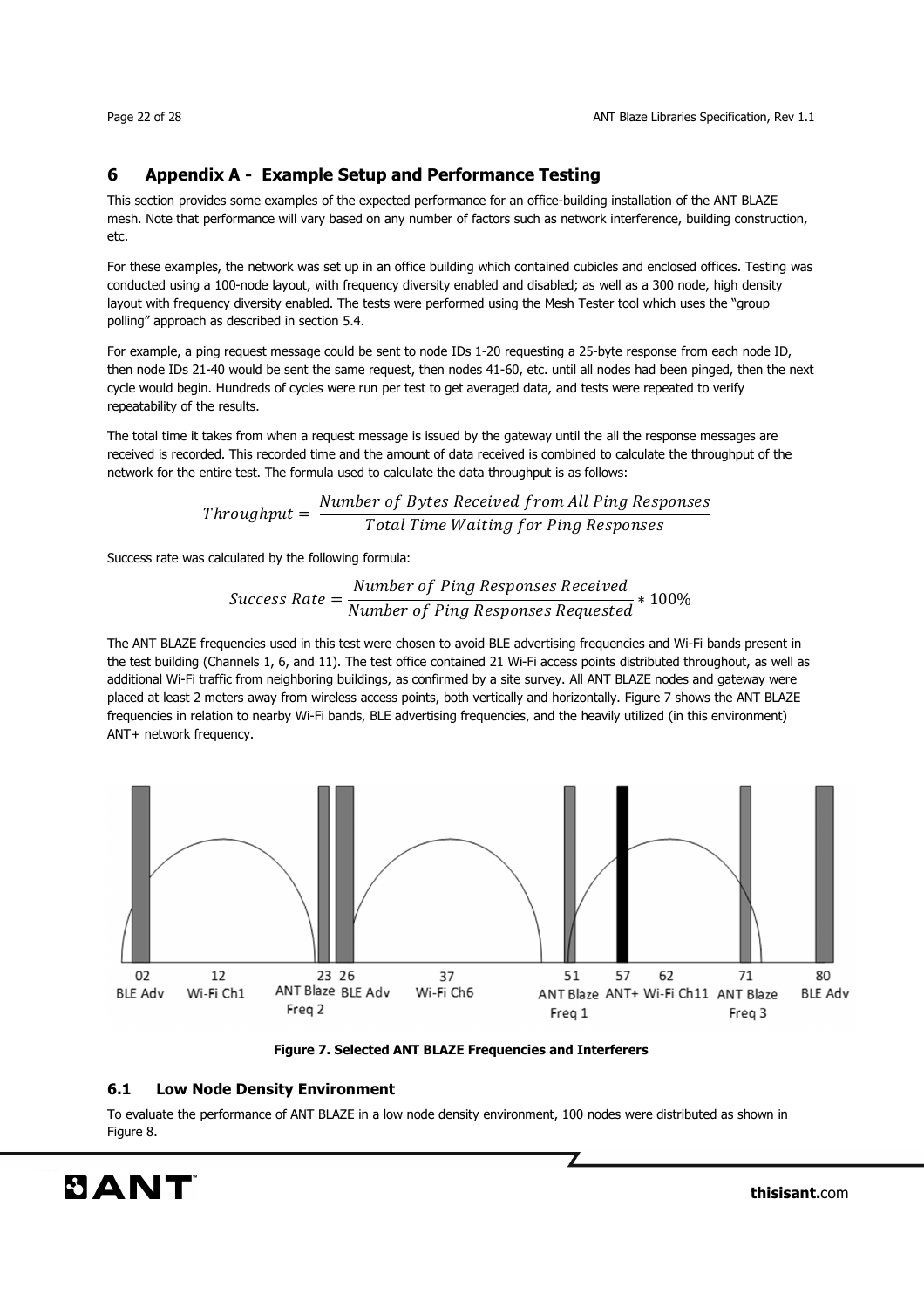

\*Dimensions Approximate

**Figure 8. 100 Node Placement Map** 

To perform the test, 20 nodes were pinged at a time and the amount of data requested from each node was 25 bytes. For the single frequency scenario, frequency diversity was disabled, and the radio frequency used was 23. For the frequency diversity scenario, the 3 radio frequencies used were 23, 51, and 71. A summary of the results of the tests is provided in Table 5. In the test environment, operation in a single frequency provided a high success rate due to the judicious selection of the frequency. Enabling frequency diversity resulted in a slightly higher success rate, with a significant decrease in throughput.

#### **Table 5. Low Node Density Test Result Summary**

| <b>Scenario</b>            | <b>Success Rate</b><br>(%) | <b>Average Throughput</b><br>(Bytes/s) | <b>Average Time to Poll</b><br><b>Data from all Nodes</b><br>(s) |
|----------------------------|----------------------------|----------------------------------------|------------------------------------------------------------------|
| Single Frequency           | 99.50                      | 95.78                                  | 26.1                                                             |
| <b>Frequency Diversity</b> | 99.679                     | 60.746                                 | 41.15                                                            |

#### **6.1.1 Single Frequency Test Results**

Figure 9 is a histogram of the round trip times for individual ping responses, showing the distribution of the latency of the received messages in bins, e.g. between 0-1 seconds, between 1-2 seconds, etc. For example, from this graph, the largest percentage (46.69%) of responses came between 2 and 3 seconds after the request was sent. Figure 10 shows the cumulative distribution of the round trip times. From this graph, over 90% of messages were received under 4 seconds. This data may be useful in deciding how long to wait for responses before issuing a retry.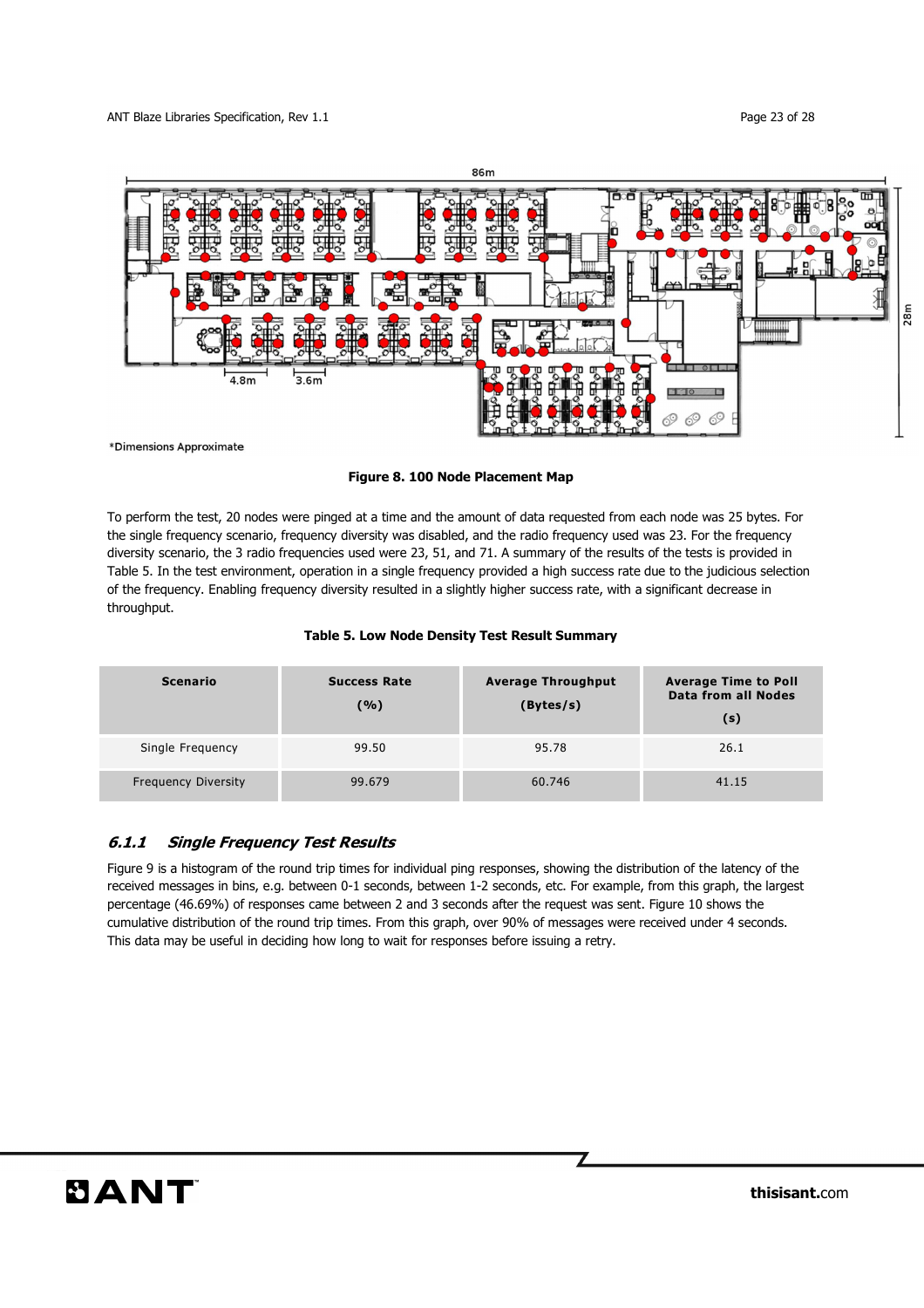



**Figure 9. Round Trip Time Distribution (100 Nodes, Single Frequency)** 



**Figure 10. Round Trip Time Cumulative Distribution (100 Nodes, Single Frequency)** 

#### **6.1.2 Frequency Diversity Test Results**

Figure 11 shows a histogram of the response round trip time for the frequency diversity scenario; the largest percentage (31.44%) of responses came in between 3 and 4 seconds after the request was sent. Notice that the addition of frequency

.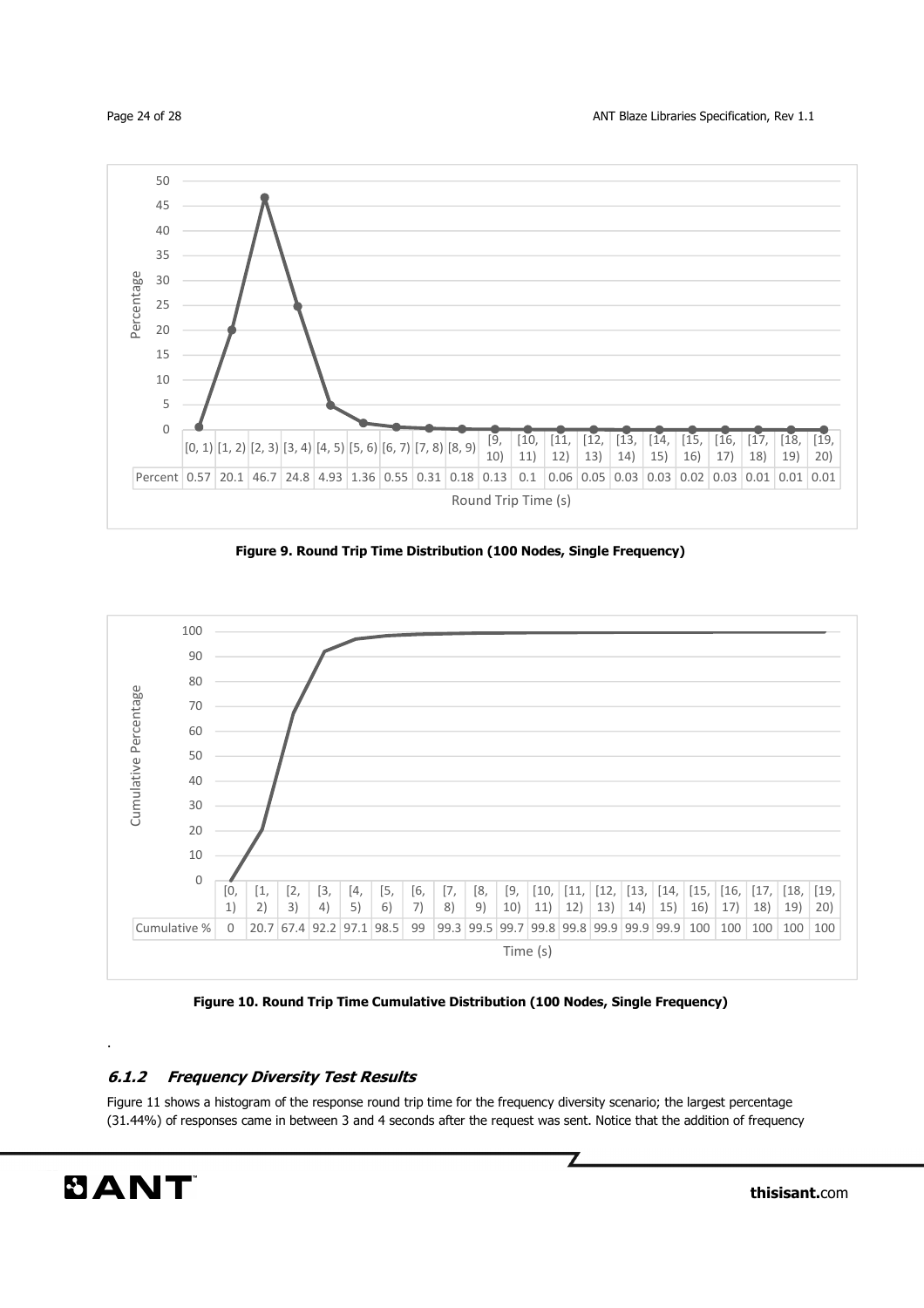ANT Blaze Libraries Specification, Rev 1.1 **Page 25 of 28** and 25 of 28

diversity shifted the entire distribution to the right, as compared to the single frequency scenario. Figure 12 shows the cumulative distribution of the round trip times. The cumulative distribution graph shows that over 90% of messages had been received by the 6 second mark.



**Figure 11. Round Trip Time Distribution (100 Nodes, Frequency Diversity)** 



**Figure 12. Round Trip Time Cumulative Distribution (100 Nodes, Frequency Diversity)** 

 $\mathbf{z}$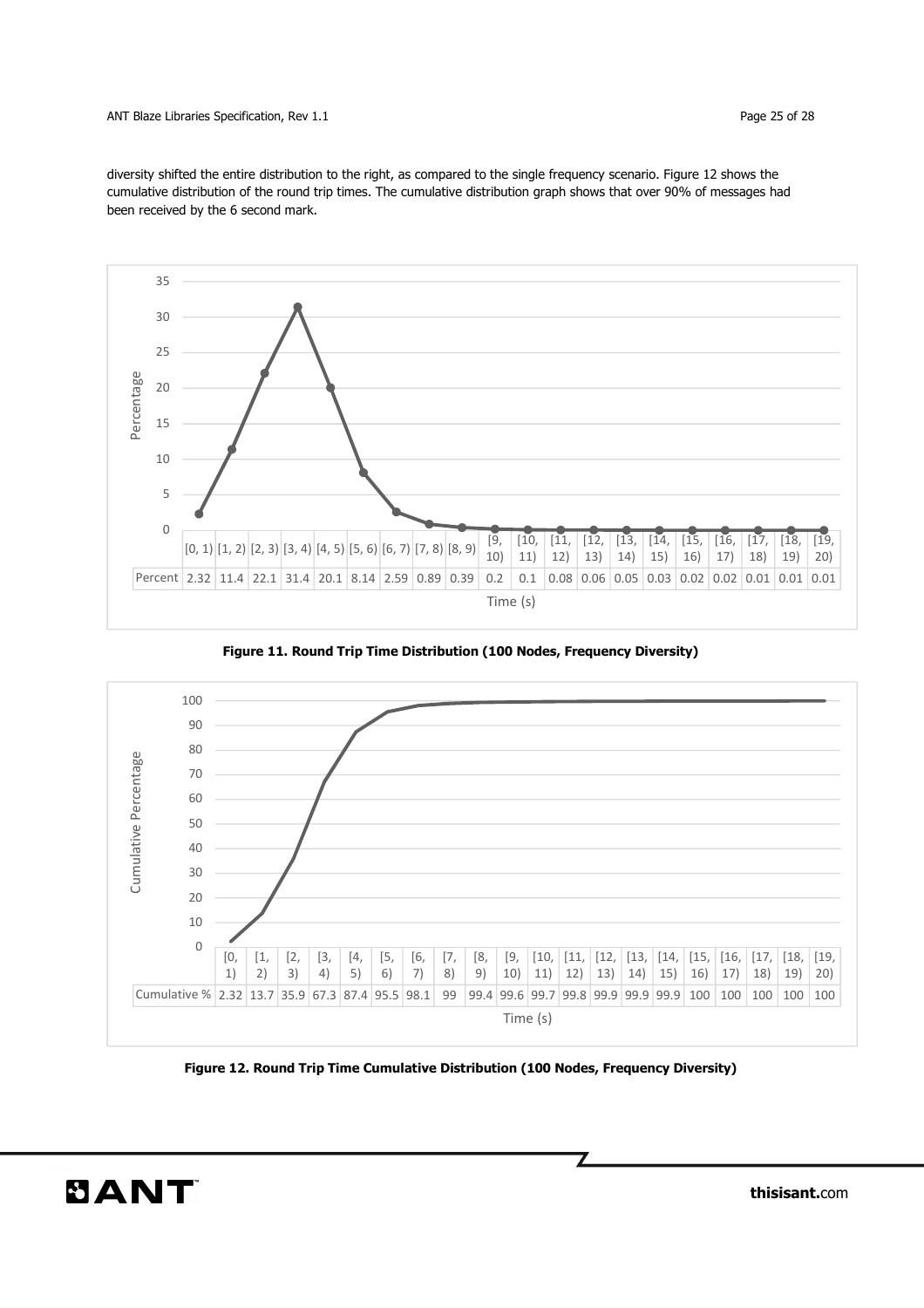#### **6.2 High Node Density Environment**

300 nodes were distributed in a high-density configuration across 2 floors as shown in Figure 13. The nodes depicted in the left side of the lower level were placed in varying heights across a staircase.



Lower Level

\*Dimentions Approximate

#### **Figure 13. 300 Node Placement Map**

In this test, frequency diversity was enabled, using radio frequencies 23, 51, and 71. Sets of 20 nodes were pinged at a time and the amount of data requested from each node was 20 bytes for the large payload test, and 10 bytes, for the small payload test. A summary of the results of the tests is provided in Table 6. The overall throughput and success rate was lower than the low node density scenario, due to nodes decreasing their transmission rate to accommodate the large number of transmissions. For high density situations like this, it may be advisable to modify the polling scheme to request smaller payloads.

|  |  |  |  |  |  | Table 6. High Node Density Test Result Summary |
|--|--|--|--|--|--|------------------------------------------------|
|--|--|--|--|--|--|------------------------------------------------|

| <b>Scenario</b>          | <b>Success Rate</b><br>(%) | <b>Average Throughput</b><br>(Bytes/s) | <b>Average Time to Poll</b><br><b>Data from all Nodes</b><br>(s) |
|--------------------------|----------------------------|----------------------------------------|------------------------------------------------------------------|
| Large Payload (20 bytes) | 98.519                     | 39.426                                 | 152.18                                                           |
| Small Payload (10 bytes) | 99.667                     | 47.559                                 | 63                                                               |

 $\overline{\mathbb{Z}}$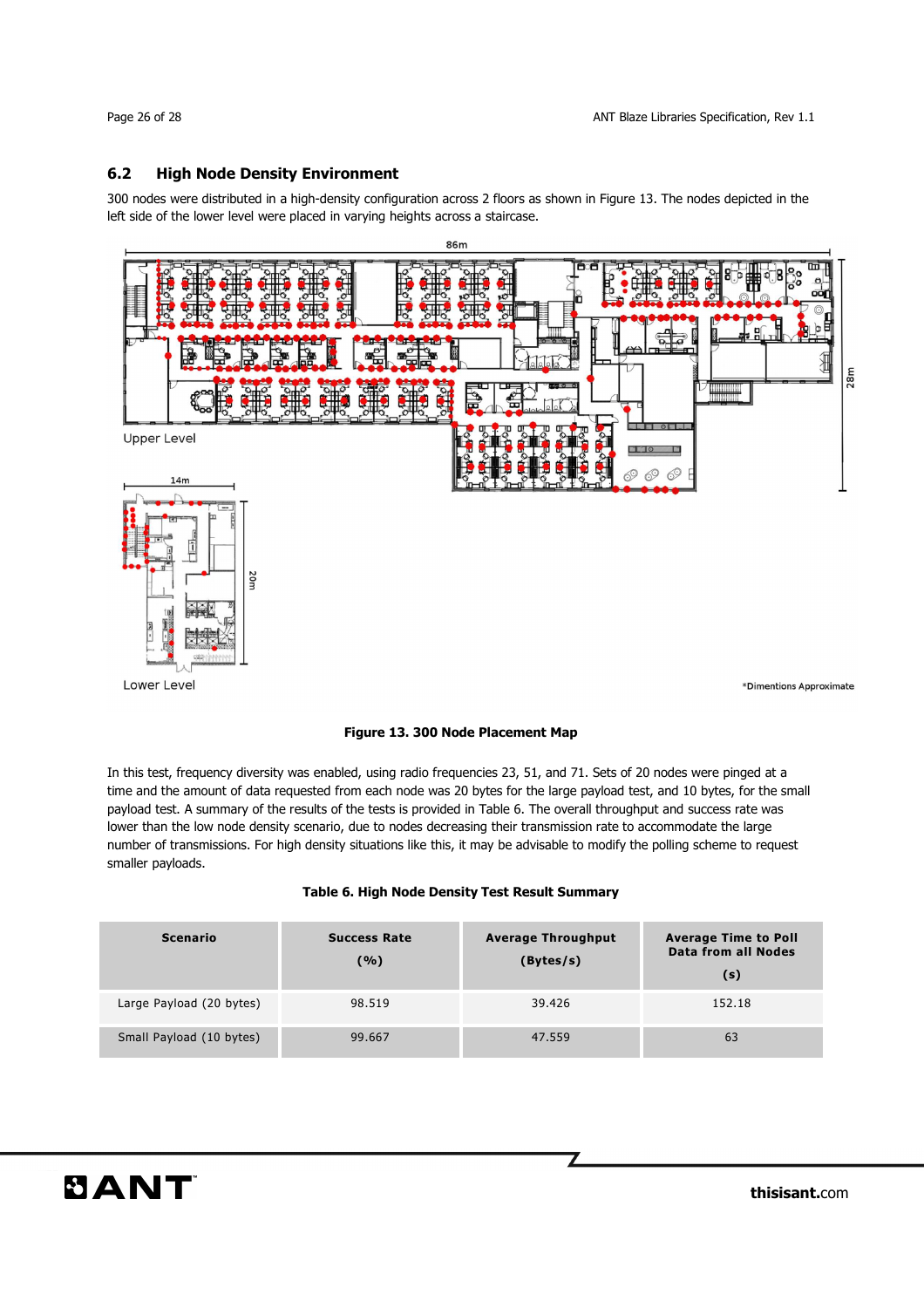#### **6.2.1 Large Payload Test Results**

Figure 14 shows the largest percentage (23%) of responses came in between 5 and 6 seconds after the request was sent. Figure 15 shows that over 90% of the responses came in under 9 seconds.



**Figure 14. Round Trip Time Distribution (300 Nodes, 20-Byte Payload)** 



**Figure 15. Round Trip Time Cumulative Distribution (300 Nodes, 20-Byte Payload)**

 $\mathbf{z}$